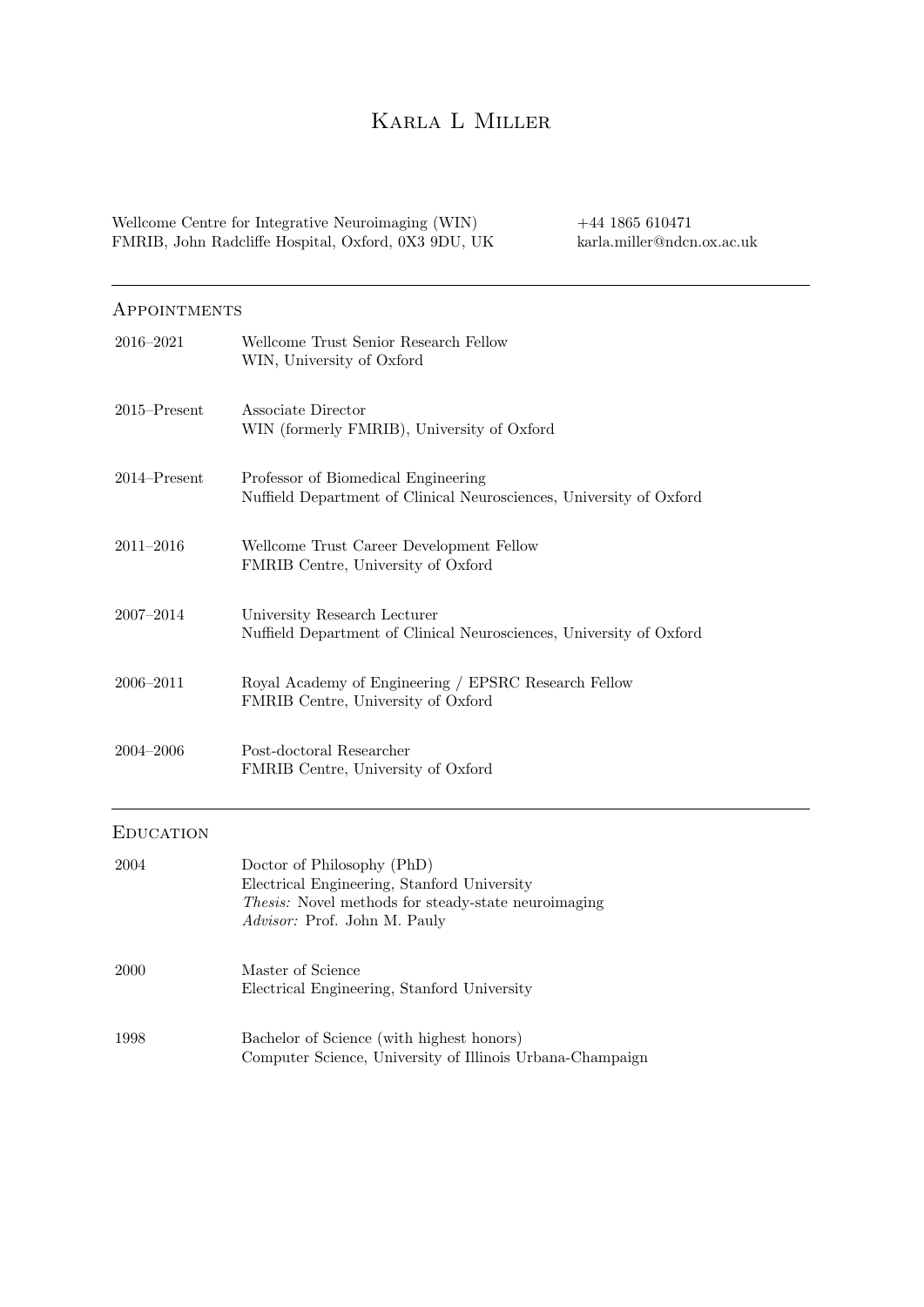#### Research Interests

I develop novel methods for acquiring, reconstructing and analyzing MRI scans of the brain. My group is developing novel measurements and biophysical models for *tissue microstructure* based on diffusion and magnetic susceptibility of tissue. We further aim to improve our understanding of MRI data in living subjects by comparing *scans of post-mortem brains* with microscopic imaging in the same tissue. Finally, using ultra-high-field MRI scanners and sophisticated signal processing methods, we are developing advanced FMRI and diffusion imaging acquisitions, primarily aimed at measures of brain connectivity.

#### AWARDS AND PROFESSIONAL ACTIVITIES

I have held various service positions in the MRI community, primarily at the Wellcome Centre for Integrative Neuroimaging (WIN) and the International Society for Magnetic Resonance in Medicine (ISMRM). WIN (formerly known as FMRIB) is a research centre dedicated to MR neuroimaging, including large research groups focusing on both technology and neuroscience. The ISMRM is the leading society for developing MRI technology and furthering its application in clincial and biological science.

#### Professional Appointments

- Diversity Champion: Oxford Neuroscience Strategy Board, 2020–Present
- Chair: WIN Equality Diversity & Inclusion Committee, 2019–Present
- Associate (Senior) Editor: Magnetic Resonance in Medicine, 2019–Present
- Chair: ISMRM Public Engagement Ad-Hoc Committee, 2019–2020
- Vice Chair: ISMRM Equity Diverstiy and Inclusivity Task Force, 2019–2020
- Member: Oxford Recognition of Distinction Committee (awards Professor titles), 2019–2020
- Member: Harvard Connectome 2.0 Advisory Board, 2019–Present
- Member: Donders Institute Peer Review Committee, 2019
- Member: MRM Editor-in-Chief Selection Committee, 2018–2019
- Member: Oxford Associate Professor & Research Lecturer Committee (awards titles), 2018–2020
- Member: NeuroSpin Scientific Advisory Board, 2017–Present
- Member: EPSRC Healthcare Technologies Grant Panel, 2017
- Member: ISMRM Executive Board, 2017–2018
- Chair: ISMRM Annual Meeting Program Committee, 2018
- Educational Chair: ISMRM Annual Meeting Program Committee, 2017
- Panel Member: International Research Scholars Fellowship Committee (Wellcome/HHMI), 2017
- Member: ISMRM Board of Trustees, 2016–2018
- Member: FMRIB/WIN Directorate, 2014–Present
- Member: NDCN Graduate Studies Committee, 2014–2015
- Panel Member: Vienna Science and Technology Fund (WWTF), 2014
- Deputy (Handling) Editor: Magnetic Resonance in Medicine, 2013–2020
- Editorial Board: NMR in Biomedicine, 2013–2015
- Editorial Board: Magnetic Resonance in Medicine, 2012–Present
- Editorial Board: NeuroImage, 2011–2015
- Member: ISMRM Board of Trustees, 2011–2013
- Vice-Chair/Chair: ISMRM Young Investigator Award Sub-committee, 2011–2014
- Member: FMRIB Strategy Committee, 2010–2014
- Member: ISMRM Annual Meeting Program Committee, 2010–2012 (FMRI Chair, 2011–2012)
- Secretary: ISMRM Current Issues in Brain Function Study Group, 2009–2010
- Secretary: ISMRM Diffusion-Perfusion Study Group, 2008–2009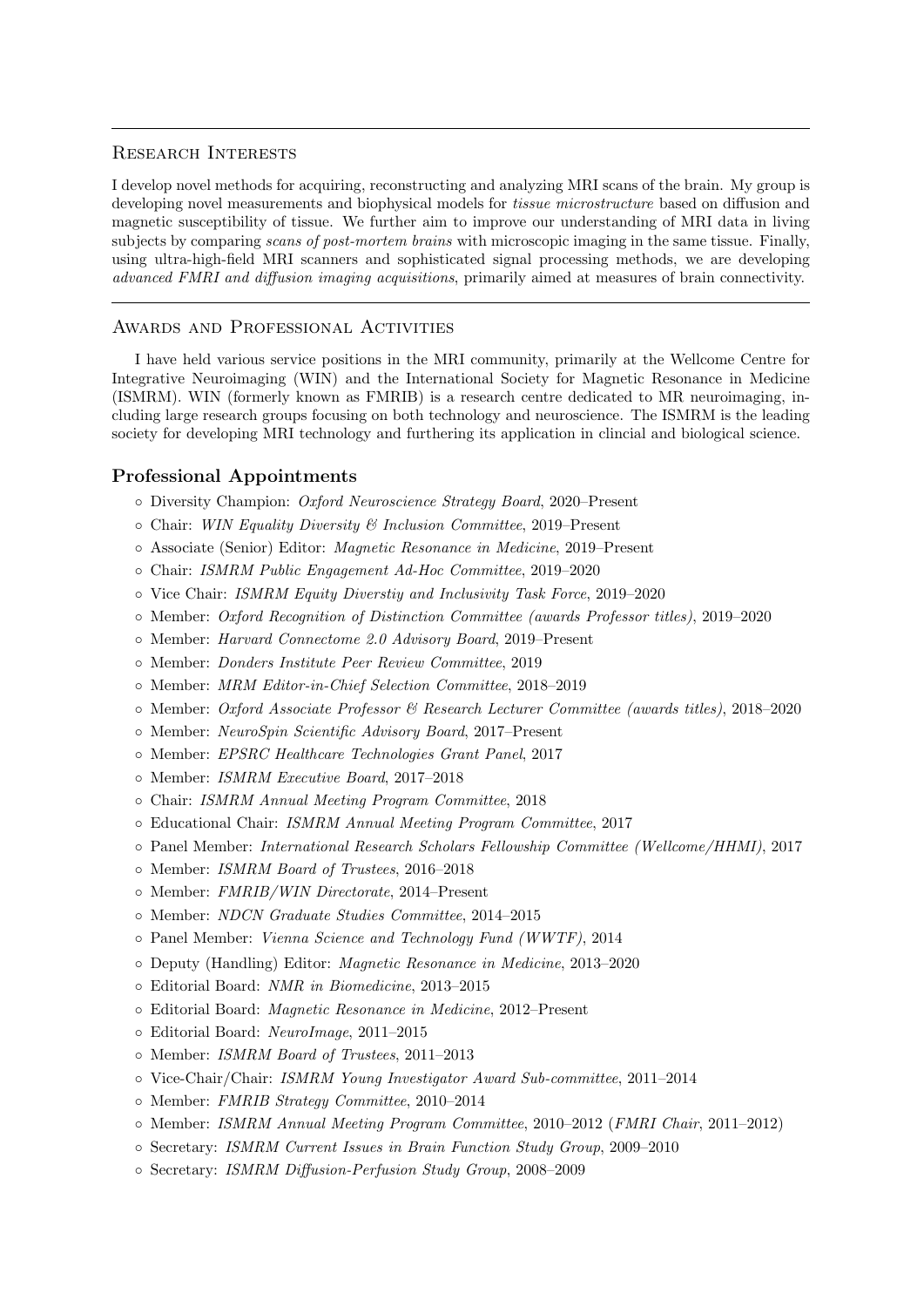#### Conference & Workshop Activities

- Program Chair: ISMRM-ESMRMB Joint Annual Meeting, 2018
- Organizing Committee: British Chapter of the ISMRM, 2018
- Education Chair: ISMRM Annual Meeting, 2017
- Organizing Committee: Biomedical and Astronomical Signal Processing (BASP) Workshop, 2017
- Organizing Committee: Whistler Workshop on Brain Function, Whistler, 2016
- Organizing Committee: Whistler Workshop on Brain Function, Whistler, 2014
- Invited Participant: MRC Brain Donation Workshop, 2013
- Invited Participant: EPSRC Dementia Scoping Workshop, 2013
- Co-Organizer: ISMRM Educational Courses (2 courses), Salt Lake City, 2013
- Co-Organizer: ISMRM-OHBM Joint Virtual Workshop, 2012
- Co-Organizer: ISMRM Educational Courses (2 courses), Melbourne, 2012
- Organizer: OHBM Morning Workshop: Susceptibility Imaging, Quebec City, 2011
- Co-Organizer: ISMRM Educational Courses (3 courses), Montreal, 2011
- Organizer: ESMRMB Lectures on MRI: Diffusion Imaging (3-day course), Oxford, 2010
- Organizer: UK Diffusion MRI Interest Group (day workshop), Oxford, 2007
- Member: Grand Engineering Challenges Working Group, Royal Academy of Engineering, 2007

#### Awards, Recognition and Keynotes

- Shortlist, Vice-Chancellor's Diversity Awards, University of Oxford 2020
- Web of Science Highly-Cited Researchers 2019
- Plenary Speaker, ESMRMB 2017
- Keynote Speaker, OHBM 2017
- Fellow, ISMRM 2016
- NIBIB New Horizons Lecture, ISMRM, 2014
- Outstanding Teacher Award, ISMRM, 2014
- Plenary Speaker, ENC 2012
- Teaching Excellence Award, University of Oxford, 2012
- Outstanding Teacher Award, ISMRM, 2012
- Research Fellowship (Non-Stipendiary), Worcester College, University of Oxford, 2006–2010
- Departmental Merit Award, Clinical Neurology, University of Oxford, 2007
- PEO Scholar Award (Visiting Research Assistant at Oxford), 2001–2002
- Stanford Graduate Fellowship (Full Scholarship), 1998–2002
- Computing Research Association Outstanding Undergraduate Award (1 of 2 nationally), 1998
- Hohn-Nash Award for Scientific Computing, Dept. of Computer Science, UIUC, 1998
- Spyglass Award for Academic Achievement, Dept. of Computer Science, UIUC, 1997

#### **MENTORSHIP**

#### Sponsored fellows

- Wenchuan Wu, Royal Academy of Engineering Fellow, University of Oxford, 2019–2024.
- Mark Chiew, Royal Academy of Engineering Fellow, University of Oxford, 2017–2022.
- Johanna Vannesjo, Marie Curie Fellow, University of Oxford, 2015–2017.
- Lior Weizman, Coleman-Cohen Fellow, University of Oxford, 2015–2016.
- Peter Koopmans, Sir Henry Wellcome Fellow, University of Oxford, 2013–2016.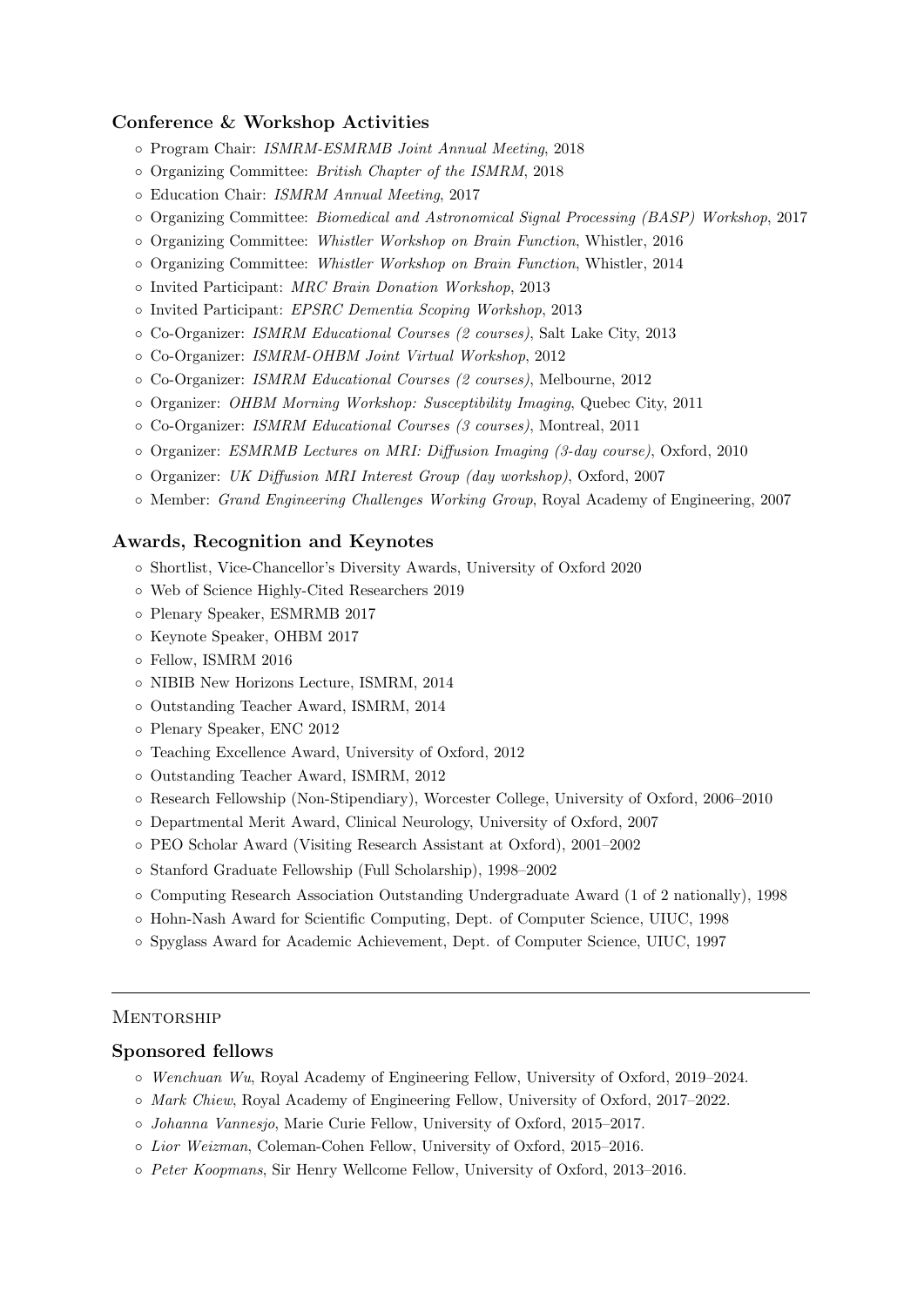#### Post-doctoral researchers

- Aurea Bach-Martins, University of Oxford, 2019–Present.
- Benjamin Tendler, University of Oxford, 2017–Present.
- Jeroen Mollink, University of Oxford and Radboud University, 2018–2020.
- Wenchuan Wu, University of Oxford, 2017–2019.
- Nadine Graedel, University of Oxford, 2016–2017.
- Johanna Vannesjo, University of Oxford, 2014–2015; 2017–2018.
- Michiel Kleinnijenhuis, University of Oxford, 2013–2018.
- Mark Chiew, University of Oxford, 2012–2017.
- Sean Foxley, University of Oxford, 2011–2016.
- Jennifer McNab, University of Oxford, 2008–2009.
- Daniel Gallichan, University of Oxford, 2007–2008.

#### Doctoral students

- Daniel Kor, University of Oxford, 2019–Present.
- Cristiana Tisca, University of Oxford, 2019–Present.
- Amy Howard, University of Oxford, 2017–Present.
- Istvan Huszar, University of Oxford, 2017–Present.
- Chaoyue Wang, University of Oxford, 2017–Present.
- Harry Mason, University of Oxford, 2016–2020.
- $\circ$  Feng Qi, University of Oxford, 2015–2019.
- Jeroen Mollink, Radboud University and University of Oxford, 2014–2018.
- Yuhang Shi, University of Oxford, 2013–2017.
- Wenchuan Wu, University of Oxford, 2013–2017.
- Tianyou Xu, University of Oxford, 2013–2017.
- Nadine Graedel, University of Oxford, 2012–2016.
- Wilfred Lam, University of Oxford, 2010–2014.
- Way Cherng Chen, University of Oxford and A\*STAR Singapore, 2009–2013.
- Robert Frost, University of Oxford, 2008–2012.
- $\circ$  Rob (HN) Tijssen, University of Oxford, 2007–2011.
- Jennifer McNab, University of Oxford, 2005–2008.

#### Educational Activities

#### Lecturing

- Oxford-Nottingham Biomedical Imaging CDT, Module Director, 2014–2019.
- FMRIB Graduate Program: Physics Course, Director & Principal Lecturer, 2006–2014.
- ISMRM Educational Courses: Various Topics, 2008–2014, 2016.
- FSL Course: Physics of MRI, FMRI and Diffusion MRI, 2008–2016.
- OHBM Educational Courses: Various Topics, 2014–2015.
- ESMRMB Diffusion Course, University of Oxford, 2010.
- Institute of Biomedical Engineering Doctoral Training Centre, University of Oxford, 2010–2011.
- EPIC (GE) Sequence Programing, Designed/Taught Course, Stanford University, 2004.
- Medical Imaging II: Electrical Engineering, Teaching Assistant, Stanford University, 2001.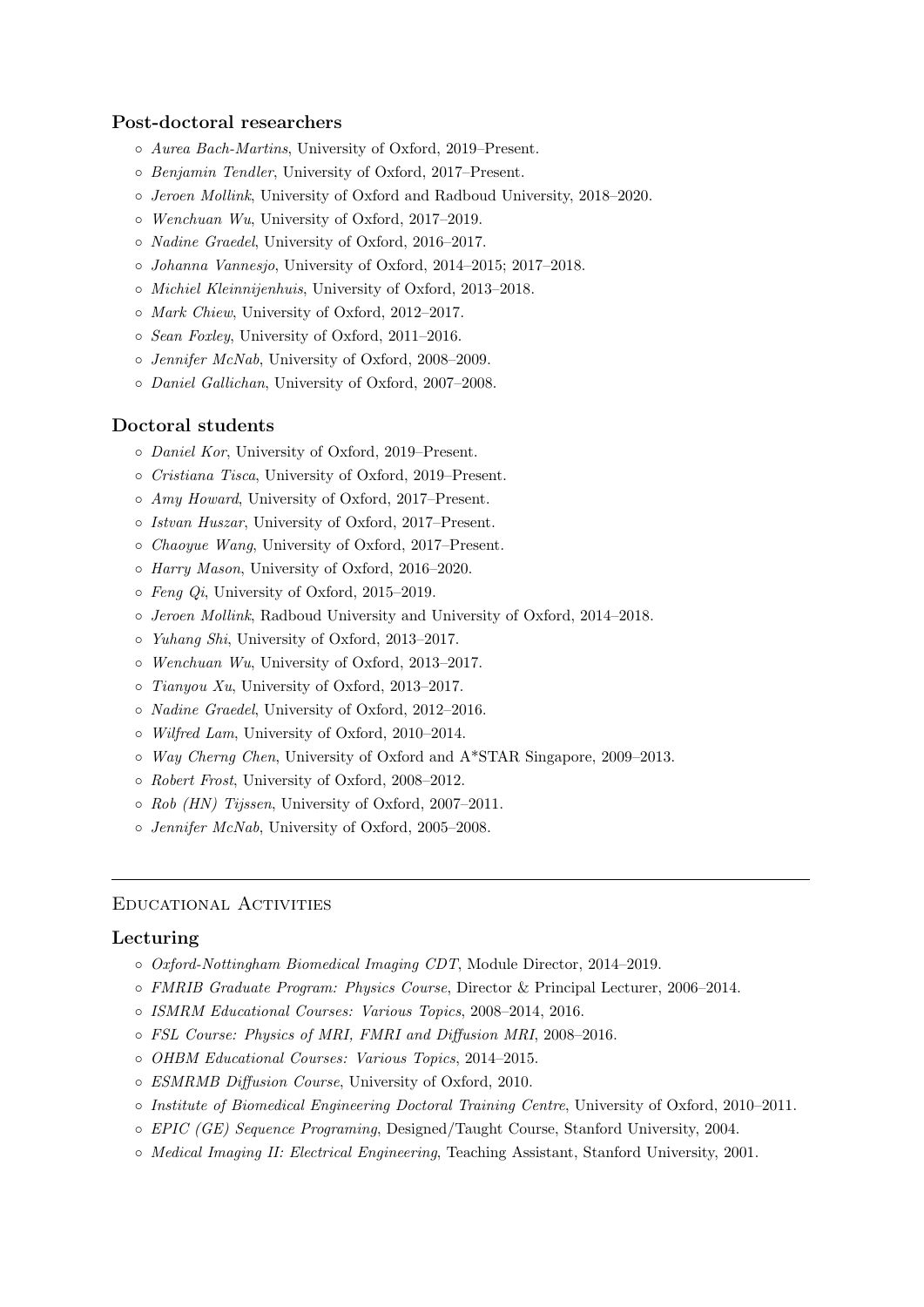#### Students Examined

- Sophie Schauman, DPhil, University of Oxford, 2020.
- Hossein Rafipoor, DPhil Transfer, University of Oxford, 2020.
- Daniel West, PhD, Kings College London, 2020.
- Emil Ljungberg, PhD, Kings College London, 2020.
- Daniel Gomes, PhD, Radboud University, Nijmegen, 2019.
- Ferenc Mozes, DPhil, University of Oxford, 2019.
- Sophie Schauman, DPhil Transfer, University of Oxford, 2018.
- Sven Jaeschke, DPhil Transfer, University of Oxford, 2017.
- Emmanuel Vallee, DPhil Transfer, University of Oxford, 2015.
- Olivia Viessmann, DPhil Transfer, University of Oxford, 2014.
- Sezgi Goksan, DPhil Transfer, University of Oxford, 2014.
- Steve Patterson, PhD, Dalhousie University, 2013.
- Eleanor Berry, DPhil Transfer, University of Oxford, 2013.
- Anna Blazejewska, PhD, University of Nottingham, 2013.
- James Kolasinski, DPhil Transfer, University of Oxford, 2012.
- Pieter Buur, PhD, Radboud University, Nijmegen, 2011.
- Tom Okell, DPhil Transfer, University of Oxford, 2009.
- Kyle Pattinson, DPhil, University of Oxford, 2008.
- Julien Cohen-Adad, PhD, University of Montreal and Ecole Centrale Paris, 2008.

#### Public Engagement, Media and Outreach

- $\circ$  SHElock (day event with girls aged 11-14), Oxford 2019.
- My Love Affair with the Brain (public panel), Brain Awareness Week 2018.
- Curiosity Carnival (science festival), Oxford 2017.
- Massive U.K. Brain-Mapping Project Releases First Results, Scientific American 2016.
- All In the Mind, BBC Radio 4 2015.
- How the smallest atoms revolutionized neuroscience, St Anne's College, Oxford 2013.
- Physics on the brain, Chippewa Falls PEO 2011.
- My career in brain imaging, Chippewa Falls High School 2011.
- The importance of brain donation, Autism Speaks, Oxford 2011.
- Diffusion imaging of post-mortem human brains, Brain Bank for Autism, Oxford 2010.
- Wonderful protons: Revealing the brain's secrets with MRI, Royal Aademy of Engineering 2009.
- MRI: A window into the working brain, Royal Academy of Engineering 2007.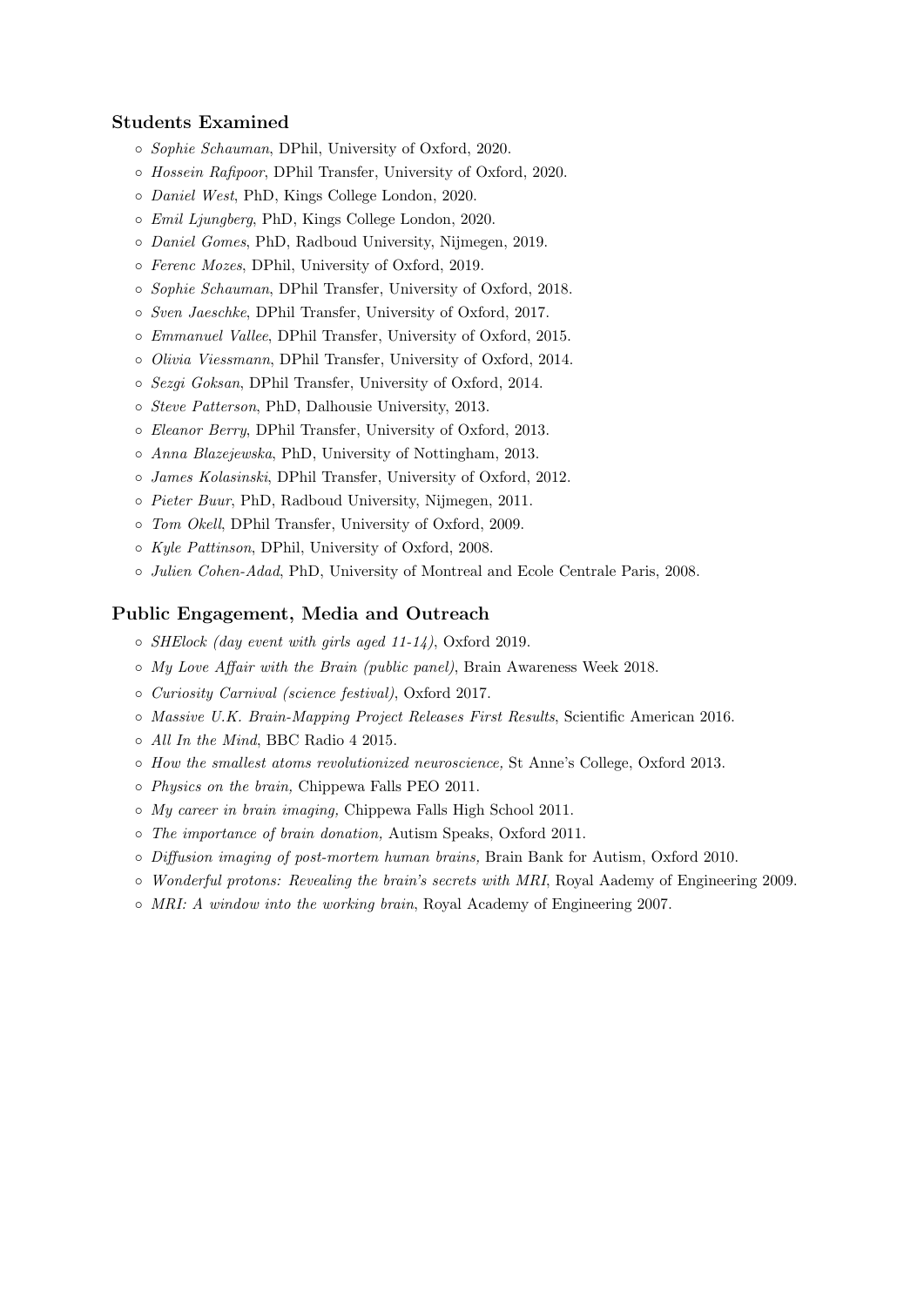# MAJOR PROJECTS

# Grants and Research Contracts

|                     | $12/2019-11/2024$ Integrative imaging of brain structure and function in populations and individuals<br>Wellcome Trust Collaborative Award, £4,106,203<br>Investigators: Smith (PI), Jbabdi, Miller, Woolrich, Jenkinson, Beckmann, Robinson.                                                                  |
|---------------------|----------------------------------------------------------------------------------------------------------------------------------------------------------------------------------------------------------------------------------------------------------------------------------------------------------------|
|                     | 04/2017-04/2022 Wellcome Trust Centre for Integrative Neuroimaging<br>Wellcome Trust Centre Grant, £11.463,085<br>Investigators: Johansen-Berg (PI), Behrens, Harrison, Husain, Jenkinson, Jezzard,<br>Mackay, Miller, Nichols, Nobre, Rushworth, Smith, Tracey, Turner, Woolrich                              |
| $10/2016 - 09/2021$ | Linking MRI and microscopy for multi-scale neuroscience: Mechanisms, diagnostics<br>and anatomy<br>Wellcome Trust Senior Research Fellowship, £1,793,980<br>Investigators: Miller                                                                                                                              |
| $1/2016 - 12/2018$  | The UK7T Network: developing ultra-high field MRI for biomedical research<br>MRC Partnership Grant, £1,309,733<br>Investigators: Bowtell (PI), Miller (Oxford PI), Carpenter, Rowe, Williams, Wise,<br>Jones, Linden, Muir, Goense, Muckli, Francis, Glover, Gowland, Morris, Bajaj, Clare,<br>Jezzard, Mackay |
| $10/2015 - 9/2017$  | Improving ultra-high field MRI using parallel transmit technology<br>Wellcome Trust Multi-user Equipment Grant, £147,000<br>Investigators: Clare (PI), Miller, Jezzard, Tracey, Johansen-Berg, Stagg, Smith,<br>Emir, Behrens, Nobre                                                                           |
|                     | 06/2015-05/2020 National Facility for In Vivo MR Imaging of Human Tissue Microstructure<br>EPSRC Strategic Equipment Award, £2,944,960<br>Investigators: Jones (PI), Parker, Cercignani, Alexander, DellAcqua, Bowtell, Wise,<br>Thomas, Singh, Miller                                                         |
| $2/2014 - 2/2016$   | Investigating and validating MRI-based markers of white matter microstructure<br>Wellcome Trust Fellowship Enhancement (joint award), £161,955<br>Investigators: Miller (PI), Johansen-Berg                                                                                                                    |
| $2/2014 - 2/2016$   | The role of myelin in experience-dependent white matter plasticity Wellcome Trust<br>Fellowship Enhancement (joint award), $£187,532$<br>Investigators: Johansen-Berg (PI), Miller                                                                                                                             |
| $6/2013 - 3/2017$   | Novel MRI techniques for brain banking and motor neuron disease research<br>MRC, £594,000<br>Investigators: Miller (PI), Ansorge, Turner                                                                                                                                                                       |
| $2/2012 - 8/2016$   | Advanced FMRI acquisition, reconstruction and signal processing for dynamic brain<br>network imaging<br>EPSRC, £556,000<br>Investigators: Miller (PI), Smith, Blumensath                                                                                                                                       |
| $3/2011 - 2/2017$   | New methods for interrogating white matter microstructure with MRI<br>Wellcome Trust Career Development Fellowship, £686,000<br>Investigators: Miller (PI)                                                                                                                                                     |
| $3/2011 - 2/2014$   | Investigating cortical pathways with diffusion-tensor imaging (DTI), manganese-enhanced<br>MRI and modern histological techniques in monkeys and humans<br>BBSRC, £1,000,000<br>Investigators: Krug (PI), Bridge, Miller                                                                                       |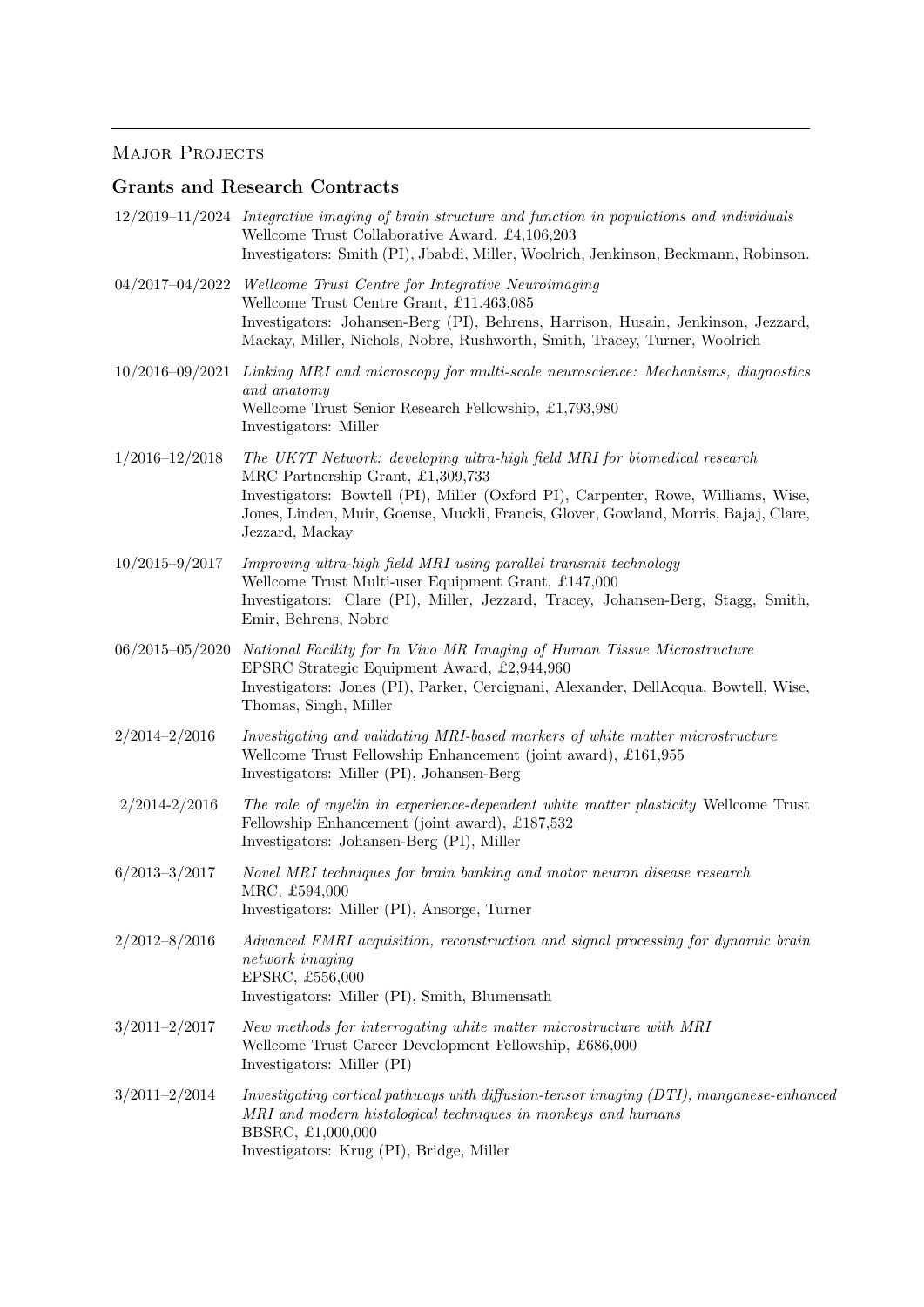| $7/2008 - 7/2011$  | New tools for understanding white matter disease using diffusion MRI<br>EPSRC, £550,000<br>Investigators: Smith (PI), Behrens, Miller                                                                                                     |
|--------------------|-------------------------------------------------------------------------------------------------------------------------------------------------------------------------------------------------------------------------------------------|
| $4/2006 - 3/2011$  | Improved imaging of brain function and connectivity<br>Royal Acad Eng/EPSRC Post-Doctoral Fellowship, £240,000<br>Investigators: Miller                                                                                                   |
| $1/2008 - 8/2010$  | Studentship in FMRI of the Brainstem<br>GlaxoSmithKline, £30,000<br>Investigators: Miller                                                                                                                                                 |
| $8/2008 - 8/2009$  | Feasibility study for MRI and neuropathological investigations of the role of anatom-<br>ical connections in determining patterns of neurodegeneration in MS<br>MS Society, £136,000<br>Investigators: Johansen-Berg (PI), Miller, Palace |
| $4/2006 - 4/2008$  | Integrated Structural and Diffusion Imaging for AD<br>GlaxoSmithKline, £200,000<br>Investigators: Miller (PI), Smith, Johansen-Berg                                                                                                       |
| $10/2005 - 6/2008$ | Diffusion imaging of post-mortem brain tissue<br>Charles Wolfson Charitable Trust Studentship, £130,000<br>Investigators: Aziz (PI), Miller                                                                                               |
| $4/2004 - 4/2006$  | Methodology development of steady-state diffusion and functional brain imaging<br>GlaxoSmithKline, £140,000<br>Investigators: Jezzard (PI), Miller                                                                                        |
| $1/2004 - 1/2006$  | Imaging brain activation with steady-state MRI<br>NIH R21 EB002969, \$300,000<br>Investigators: Pauly (PI), Miller                                                                                                                        |

### Research Consortia

- Consultant: Integrated Neural Networks in the Primate Brain (WT Strategic Award), 2014–2019
- Collaborator: Developing Human Connectome Project (ERC-Funded Consortium), 2013–2018
- Consultant: FAST INdICATE (NIHR/MRC-Funded Trial), 2012–2015
- Member: Biobank Imaging Enhancement Working Group, UK Biobank, 2011–2018
- Consultant: Human Connectome Project (NIH-Funded Consortium), 2010–2014

#### Publications and Presentations

## Journal Articles (Original Research)

† Equal contribution (indicated for KL Miller only).

- Wang C, Foxley S, Ansorge O, Bangerter-Christensen S, Chiew M, Leonte A, Menke RAL, Mollink J, Pallebage-Gamarallage M, Turner MR, Miller  $KL^{\dagger}$ , Tendler BC<sup>†</sup> (2020). Methods for quantitative susceptibility and R2\* mapping in whole post-mortem brains at 7T applied to amyotrophic lateral sclerosis. NeuroImage, in press.
- Roumazeilles L, Eichert N, Bryant KL, Folloni D, Sallet J, Vijayakumar S, Foxley S, Tendler BC, Jbabdi S, Reveley C, Verhagen L, Dershowitz LB, Guthrie M, Flach E, Miller KL, Mars RB (2020). Longitudinal connections and the organization of the temporal cortex in macaques, great apes, and humans. PLoS Biology, in press.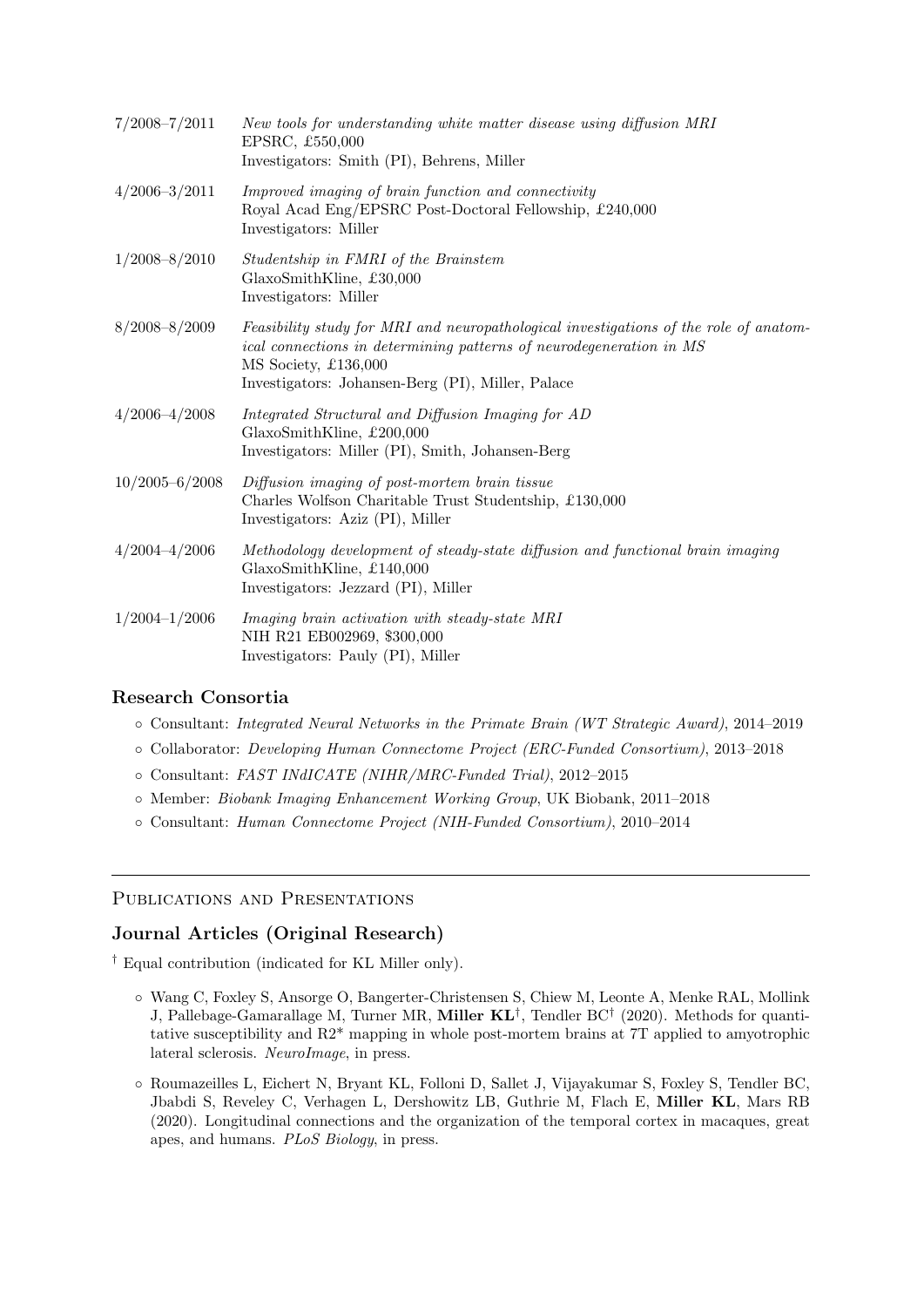- Tendler BC, Foxley S, Hernandez-Fernandez M, Cottaar M, Scott C, Ansorge O, Miller KL† , Jbabdi  $S^{\dagger}$  (2020). Use of multi-flip angle measurements to account for transmit inhomogeneity and non-Gaussian diffusion in DW-SSFP. NeuroImage, in press.
- Alfaro-Almagro F, McCarthy P, Ayouni S, Andersson JLR, Bastiani M, Miller KL, Nichols TE, Smith SM (2020). Confound modelling in UK Biobank brain imaging. NeuroImage, in press.
- Littlejohns T, Holliday J, Gibson L, Garratt S, Oesingmann N, Alfaro-Almagro F, Bell J, Boultwood C, Collins R, Conroy M, Crabtree N, Doherty N, Frangi A, Harvey N, Leeson P, Miller K, Neubauer S, Petersen S, Sellors J, Sheard S, Smith S, Sudlow C, Matthews P, Allen N (2020). The UK Biobank imaging enhancement of 100,000 participants: rationale, data collection, management and future directions. Nature Communications, in press.
- Smith SM, Elliott LT, Alfaro-Almagro F, McCarthy P, Nichols TE, Douaud G, Miller KL (2020). Brain aging comprises many modes of structural and functional change with distinct genetic and biophysical associations. eLife, 9.
- $\circ$  Tendler BC, Foxley S, Cottaar M, Jbabdi S<sup>†</sup>, Miller KL<sup>†</sup> (2020). Modelling an equivalent b-value in diffusion-weighted steady-state free precession. Magnetic Resonance in Medicine, 84:873-884.
- Sampaio-Baptista C, Valles A, Khrapitchev AA, Akkermans G, Winkler A, Foxley S, Sibson NR, Miller KL, Diamond ME, Martens GJM, De Weerd P, Johansen-Berg H (2020). White matter structure and myelin-related gene expression alterations with experience in adult rats. Progress in Neurobiology, 187:101770.
- Chiew M, Miller KL (2019). Improved statistical efficiency of simultaneous multi-slice fMRI by reconstruction with spatially adaptive temporal smoothing. NeuroImage, 203: 116165.
- Howard AFD, Mollink J, Kleinnijenhuis M, Pallebage-Gamarallage M, Bastiani M, Cottaar M, Miller  $KL^{\dagger}$ , Jbabdi S<sup>†</sup> (2019). Joint modelling of diffusion MRI and microscopy. NeuroImage, 201: 116014.
- Mollink J, Hiemstra M, Miller KL, Huszar IN, Jenkinson M, Raaphorst J, Wiesmann M, Ansorge O, Pallebage-Gamarallage M, van Capellen van Walsum AM (2019). White matter changes in the perforant path area in patients with amyotrophic lateral sclerosis. Neuropathology and Applied Neurobiology, 45: 570–585.
- McKavanagh R, Torso M, Jenkinson M, Kolasinski J, Stagg CJ, Esiri MM, McNab JA, Johansen-Berg H, Miller KL, Chance SA. Relating diffusion tensor imaging measurements to microstructural quantities in the cerebral cortex in multiple sclerosis. Human Brain Mapping, 40: 4417–4431.
- Smith SM, Viduarre D, Alfaro-Almagro F, Nichols TE, Miller KL (2019). Estimation of brain age delta from brain imaging. NeuroImage, 200: 528–539.
- Mollink J, Smith SM, Elliott LT, Kleinnijenhuis M, Hiemstra M, Alfaro-Almagro F, Marchini J, van Capellen van Walsum AM, Jbabdi S<sup>†</sup>, Miller KL<sup>†</sup> (2019). The spatial correspondence and genetic influence of inter-hemispheric connectivity with white matter microstructure. Nature Neuroscience, 22: 809–819.
- Wu W, Koopmans PJ, Andersson JLR, Miller KL (2019). Diffusion Acceleration with Gaussian process Estimated Reconstruction (DAGER). Magnetic Resonance in Medicine, 82: 107–125.
- Bridge H, Bell A, Ainsworth M, Sallet J, Premereur E, Ahmed B, Mitchell A, Schuffelgen U, Buckley M, Tendler B, Miller KL, Mars R, Parker AJ, Krug K (2019). Preserved extrastriate visual network in a monkey with substantial, naturally occurring damage to primary visual cortex. eLife, 8.
- Dai E, Wu Y, Wu W, Guo R, Miller KL, Zhang Z, Guo H (2019). A 3D k-Space Fourier encoding and reconstruction framework for simultaneous multi-slab (SMSlab) acquisition. Magnetic Resonance in Medicine, 82: 1012–1024.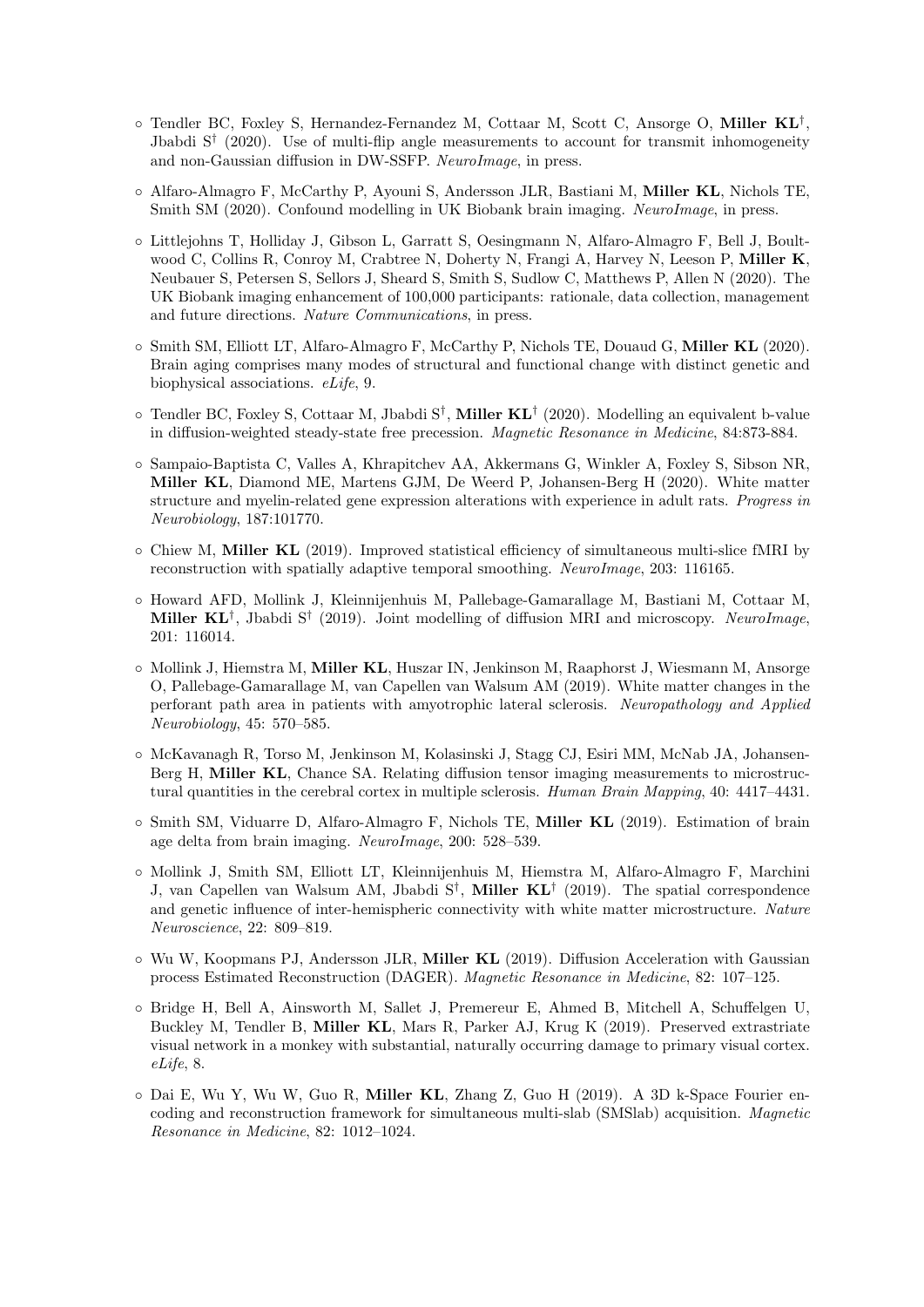- Vannesjo SJ, Clare S, Kasper L, Tracey I, Miller KL (2019). A method for Magnetic Resonance in Medicine.correcting breathing-induced field fluctuations in T2\*-weighted spinal cord imaging using a respiratory trace. Magnetic Resonance in Medicine, 81: 3745–3753.
- Elliott LT, Sharp K, Alfaro-Almagro F, Shi S, Miller KL, Douaud G, Marchini J, Smith SM (2018). Genome-wide association studies of brain imaging phenotypes in UK Biobank. Nature, 562: 210–216.
- Chiew M, Graedel NN, Miller KL (2018). Recovering task fMRI signals from highly undersampled data with low-rank and temporal subspace constraints. NeuroImage, 174: 97–110.
- Pallebage-Gamarallage M, Foxley ES, Menke RAL, Huszar IN, Jenkinson M, Tendler BC, Wang C, Jbabdi S, Turner MR, Miller KL, Ansorge O (2018). Dissecting the pathobiology of altered MRI signal in amyotrophic lateral sclerosis: A post mortem whole brain sampling strategy for the integration of ultra-high-field MRI and quantitative neuropathology. BMC Neuroscience, 19: 11.
- Vannesjo SJ, Miller KL, Clare S, Tracey I (2018). Spatiotemporal characterization of breathinginduced B0 field fluctuations in the cervical spinal cord at 7T. NeuroImage, 167: 191–202.
- Shi Y, Vannesjo J, Miller KL, Clare S (2018). Template-based field map prediction for rapid whole brain B0 shimming. Magnetic Resonance in Medicine, 80: 171–180.
- Alfaro-Almagro F, Jenkinson M, Bangerter NK, Andersson JLR, Griffanti L, Douaud G, Sotiropoulos SN, Jbabdi S, Hernandez-Fernandez M, Valleee E, Vidaurre D, Webster M, McCarthy P, Rorden C, Daducci A, Alexander DC, Zhang H, Dragonu I, Matthews PM, Miller KL, Smith SM (2018). UK Biobank Brain Imaging: Automated Processing Pipeline and Quality Control for 100,000 subjects. NeuroImage, 166: 400–424.
- Kleinnijenhuis M, Mollink J, Lam WL, Kinchesh P, Khrapitchev AA, Smart SC, Jbabdi S† , Miller  $KL^{\dagger}$  (2018). Choice of reference measurements affects quantification of long diffusion time behaviour using stimulated echoes. Magnetic Resonance in Medicine, 79: 952–959.
- Xu T, Foxley S, Kleinnijenhuis M, Chen WC, Miller KL (2018). The effect of realistic geometries on the susceptibility-weighted MR signal in white matter. Magnetic Resonance in Medicine, 79: 498–500.
- Mollink J, Kleinnijenhuis M, van Cappellen van Walsum AM, Sotiropoulos SN, Cottaar M, Mirfin C, Heinrich MP, Jenkinson M, Pallebage-Gamarallage M, Ansorge O, Jbabdi S<sup>†</sup>, Miller KL<sup>†</sup> (2017). Evaluating fibre orientation dispersion in white matter: Comparison of diffusion MRI, histology and polarized light imaging. *NeuroImage*, 157: 561–574.
- Weizman L, Miller KL, Eldar YC, Chiew M (2017). PEAR: Periodic And fixed rank separation for fast fMRI. Medical Physics, 44: 6166-6182.
- Graedel NN, McNab JA, Chiew M<sup>†</sup>, Miller KL<sup>†</sup> (2017). Motion correction for functional MRI with three-dimensional hybrid radial-Cartesian EPI. Magnetic Resonance in Medicine, 78: 527– 540.
- Cardenas AM, Sarlls JE, Kwan JY, Bageac D, Gala ZS, Danielian LE, Ray-Chadhury A, Wang HW, Miller KL, Foxley S, Jbabdi S, Welsh RC, Floeter MK (2017). Pathology of callosal damage in ALS: an ex-vivo, 7T diffusion tensor MRI study. NeuroImage Clinical, 15: 200–208.
- Chiew M, Graedel NN, McNab JA, Smith SM, Miller KL (2016). Accelerating functional MRI using fixed-rank approximations and radial-cartesian sampling. Magnetic Resonance in Medicine, 76: 1825–1836.
- Miller KL, Alfaro-Almagro F, Bangerter NK, Thomas DL, Yacoub E, Xu J, Bartsch AJ, Jbabdi S, Sotiropoulos SN, AnderssonJLR, Griffanti L, Douaud G, Okell TW, Weale P, Dragonu I, Garratt S, Hudson S, Collins R, Jenkinson M, Matthews PM, Smith SM (2016). Multimodal population brain imaging in the UK Biobank prospective epidemiological study. Nature Neuroscience, 19: 1523–1536.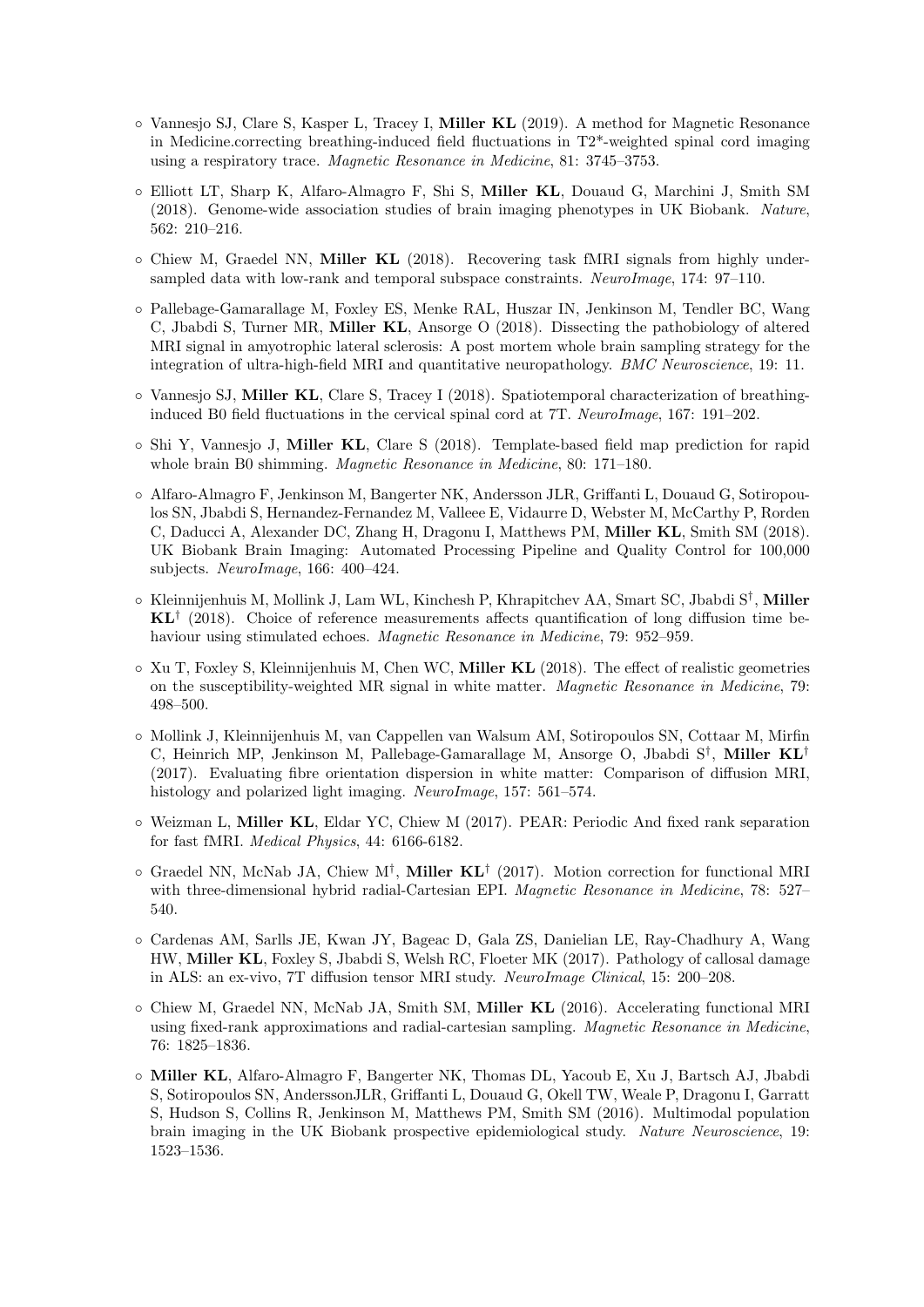- $\circ$  Wu W, Poser BA, Douaud G, Frost R, In MH, Speck O, Koopmans PJ<sup>†</sup>, Miller KL<sup>†</sup> (2016). Highresolution diffusion MRI at 7T using a three-dimensional multi-slab acquisition. NeuroImage, 143: 1-14.
- Large I, Bridge H, Ahmed B, Clare S, Kolasinski J, Lam W, Miller KL, Glasser M, Van Essen D, Dyrby T, Parker AJ, Smith JET, Daubney G, Sallet J, Bell A, Krug K (2016). Individual differences in the alignment of structural and functional markers of the V5/MT complex in primates. Cerebral Cortex, 26: 3928-3944.
- Okell TW, Schmitt P, Bi X, Chappell MA, Tijssen RHN, Miller KM, Jezzard P (2016). Optimization of 4D Vessel-Selective Arterial Spin Labeling Angiography using Balanced Steady-State Free Precession and Vessel-Encoding. NMR in Biomedicine, 29: 776-786.
- Wu W, Koopmans PJ, Frost R, Miller KL (2016). Reducing slab boundary artefacts in 3D multi-slab diffusion MRI using nonlinear inversion for slab profile encoding (NPEN). Magnetic Resonance in Medicine, 76: 1183-1195.
- Mars RB, Foxley S, Jbabdi S, Salet J, Noonan MP, Neubert FX, Verhagen L, Dunbar RIM, Khrapichev A, Miller KL, Rushworth MFS (2016). The extreme capsule fiber complex in humans and macaque monkeys: A comparative diffusion MRI tractography study. Brain Structure and Function, 221: 4059-4071.
- Mollink J, van Baarsen K, Dederen PJWC, Foxley S, Miller KL, Slump C, Grotenhuis JA, Kleinnijenhuis M, van Cappellen van Walsum AM (2016). Dentatorubrothalamic tract localization with post mortem MR diffusion tractography compared to histological 3D reconstruction. Brain Structure and Function, 221: 3487-3501.
- Smith SM, Nichols TE, Vidaurre D, Winkler A, Behrens TEJ, Glasser MF, Ugurbil K, Barch DM, Van Essen D, Miller KL (2015). A positive-negative mode of population co-variation links brain connectivity, demographics and behavior. Nature Neuroscience, 18: 1565-1567.
- Berns GS, Cook PF, Foxley S, Jbabdi S, Miller KL, Marino L (2015). Diffusion tensor imaging of dolphin brains reveals direct auditory pathway to temporal lobe. Proc Royal Society B, 282: 20151203.
- Chiew M, Smith SM, Koopmans PJ, Graedel NN, Blumensath T, Miller KL (2015). k-t FASTER: Acceleration of FMRI data acquisition using low rank constraints. Magnetic Resonance in Medicine, 74: 353–364.
- Frost R, Jezzard P, Douaud G, Clare S, Porter DA, Miller KL (2015). Scan time reduction for readout-segmented EPI using simultaneous multislice acceleration: Diffusion-weighted imaging at 3 and 7 Tesla. Magnetic Resonance in Medicine, 74: 136–149.
- $\circ$  Lam W, Jbabdi S<sup>†</sup>, Miller KL<sup>†</sup> (2015). A model for the diffusion spectrum of extra-axonal water. Magnetic Resonance in Medicine, 73: 2306–2320.
- Smith SM, Hyvarinen A, Varoquaux G, Miller KL, Beckmann CF (2014). Group-PCA for very large fMRI datasets. NeuroImage, 101: 738-749.
- Foxley S, Jbabdi S, Clare S, Lam W, Ansorge O, Douaud G, Miller KL (2014). Improving diffusion-weighted imaging of post-mortem human brains: SSFP at 7T. NeuroImage, 102: 579- 589.
- Noonan MP, Sallet J, Mars RB, Neubert FX, O'Reilly JX, Andersson JL, Mitchell, AS, Bell AH, Miller KL, Rushworth MFS (2014). A neural circuit covarying with social hierarchy in macaques. PLOS Biol, 12 (9).
- Frost R, Miller KL, Tijssen RH, Porter DA, Jezzard P (2014). 3D multi-slab diffusion-weighted readout-segmented EPI with real-time cardiac-reordered k-space acquisition. Magnetic Resonance in Medicine, 72: 1565-1579.
- Tijssen RH, Jenkinson M, Brooks JCW, Jezzard P, Miller KL (2014). Optimizing RetroICor and RetroKCor corrections for multi-shot 3D FMRI acquisitions. NeuroImage, 84:394-405.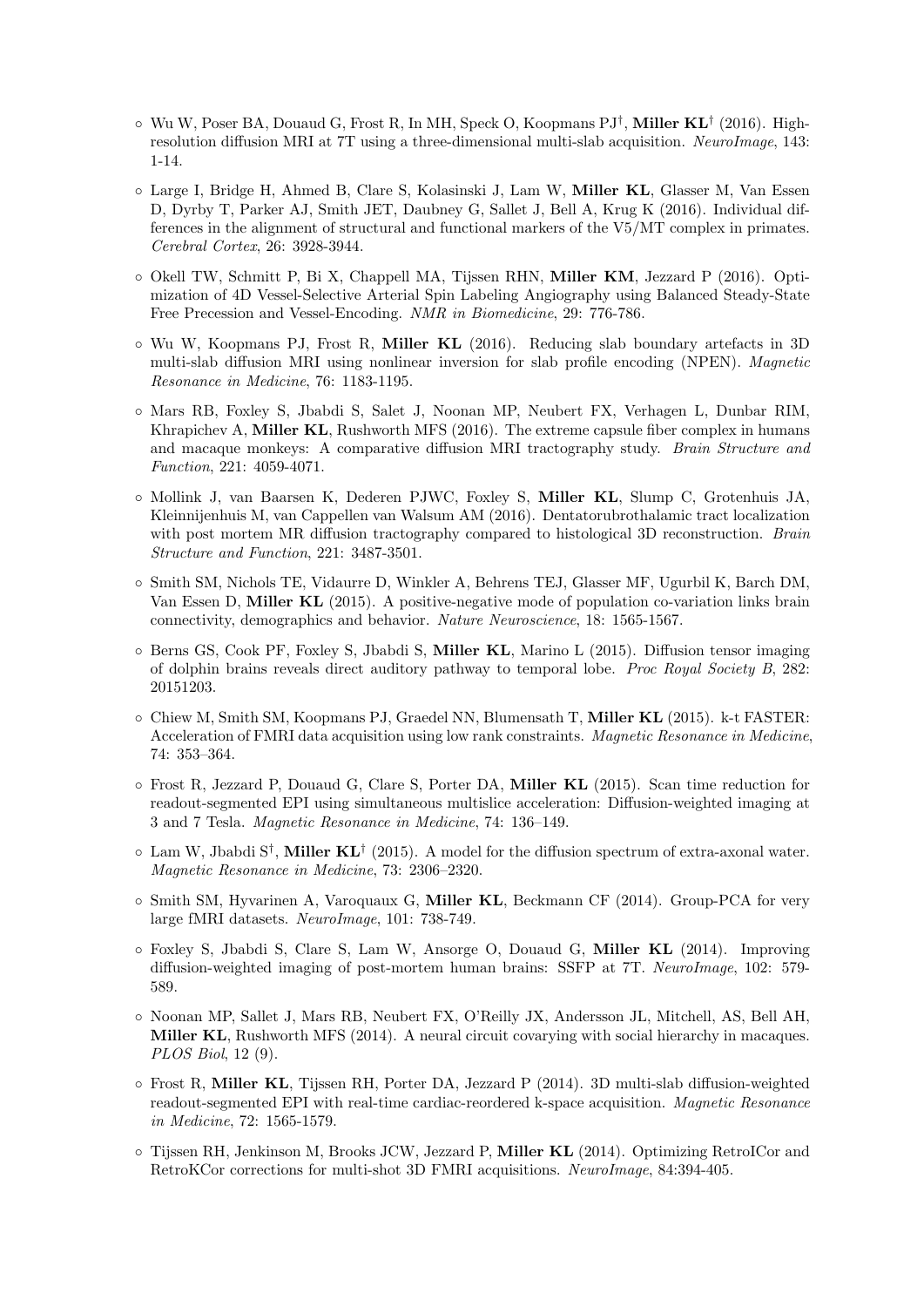- Griffanti L, Salimi-Khorshidi G, Beckmann CF, Auerbach EJ, Douaud G, Ebmeier KP, Filippini N, Mackay C, Moeller S, Xu J, Yacoub ES, Basselli G, Ugurbil K, Miller KL, Smith SM (2014). Automated artefact removal and acceleration FMRI acquisition for improved resting state network imaging. NeuroImage, 95:232–247.
- Filippini N, Zsoldos E, Haapokoski R, Sexton CE, Mahmood A, Allan CL, Topiwala A, Valkanova V, Brunner EJ, Shipley MJ, Auerbach E, Moeller S, Ugurbil K, Xu J, Yacoub E, Andersson J, Bijsterbosch J, Clare S, Griffanti L, Hess AT, Jenkinson M, Miller KL, Salimi-Khorshidi G, Sotiropolous SN, Voets NL, Smith SM, Geddes JR, Singh-Manoux A, Mackay CE, Kivimaki MJ, Ebmeier KP (2014). Study Protocol: The Whitehall II imaging sub-study. BMC Psychiatry, 14:159.
- Sampaio-Baptista C, Khrapichev A, Foxley S, Schlagheck T, Scholz J, Jbabdi S, De Luca G, Miller KL, Taylor A, Thomas N, Kleim J, Sibson N, Bannerman D, Johansen-Berg H (2013). Motor skill learning induces changes in white matter microstructure and myelination. Journal of Neuroscience, 33:19499-19508.
- O'Reilly JX, Croxson PL, Jbabdi S, Sallet J, Noonan MP, Mars RB, Browning PG, Wilson CR, Mitchell AS, Miller KL, Rushworth MFS, Baxter MG (2013). Causal relationship between anatomical and functional connectivity: Evidence from FMRI in rhesus monkeys before and after corpus callosum transection. Proceedings of the National Academy of Science USA, 110: 13982- 13987.
- Ugurbil K, Xu J, Auerbach EJ, Moeller S, Vu A, Duarte-Carvajalino JM, Lenglet C, Wu X, Schmotter S, Van de Moortele PF, Strupp J, Sapiro G, De Martino F, Wang D, Harel N, Garwood M, Chen L, Feinberg DA, Smith SM, Miller KL, Sotiropoulos SM, Jbabdi S, Andersson JL, Behrens TEJ, Glasser MF, Van Essen D, Yacoub E - for the WU-Minn HCP Consortium (2013). Pushing spatial and temporal resolution for functional and diffusion MRI in the Human Connectome Project. NeuroImage, 80: 80-104.
- Smith SM, Andersson JL, Auerbach EJ, Beckmann CF, Bijsterbosch J, Douaud G, Duff E, Feinberg DA, Griffanti L, Harms MP, Kelly M, Laumann T, Miller KL, Moeller S, Petersen S, Power J, Salimi-Korshidi G, Snyder AZ, Vu A, Woolrich MW, Xu J, Yacoub E, Ugurbil K, Van Essen D, Glasser MF - for the WU-Minn HCP Consortium (2013). Resting-state FMRI in the Human Connectome Project. NeuroImage, 80: 144-168.
- Chen WC, Foxley S, Miller KL (2013). Detecting microstructural properties of white matter based on compartmentalization of magnetic susceptibility. NeuroImage, 70: 1–9.
- Li L, Miller KL, Jezzard P (2012). DANTE prepared pulse trains: A novel approach to motionsensitized and motion-suppressed quantitative magnetic resonance imaging. Magnetic Resonance in Medicine, 68: 1423–1438.
- Kolasinski J, Stagg CJ, Chance SA, DeLuca GC, Esiri MM, Chang EH, Palace JA, McNab JA, Jenkinson M, Miller KL, Johansen-Berg H (2012). A combined post-mortem MRI and quantitative histological study of multiple sclerosis pathology. Brain, 135: 2938–2951.
- Smith SM, Miller KL, Moeller S, Xu J, Auerbach EJ, Woolrich MW, Beckmann CF, Jenkinson M, Andersson J, Glasser MF, Van Essen DC, Feinberg DA, Yacoub ES, Ugurbil K (2012). Temporallyindependent functional modes of spontaneous brain activity. Proceedings of the National Academy of Science USA, 109: 3131-3136.
- $\circ$  Frost R, Porter DA, Miller KL, Jezzard P (2012). Implementation and assessment of diffusionweighted partial Fourier readout-segmented echo-planar imaging. Magnetic Resonance in Medicine, 68: 441-451.
- Miller KL, McNab JA, Jbabdi S, Douaud G (2012). Diffusion tractography of post-mortem human brains: Optimization and comparison of spin echo and steady-state free precession techniques. NeuroImage, 59: 2284-2297.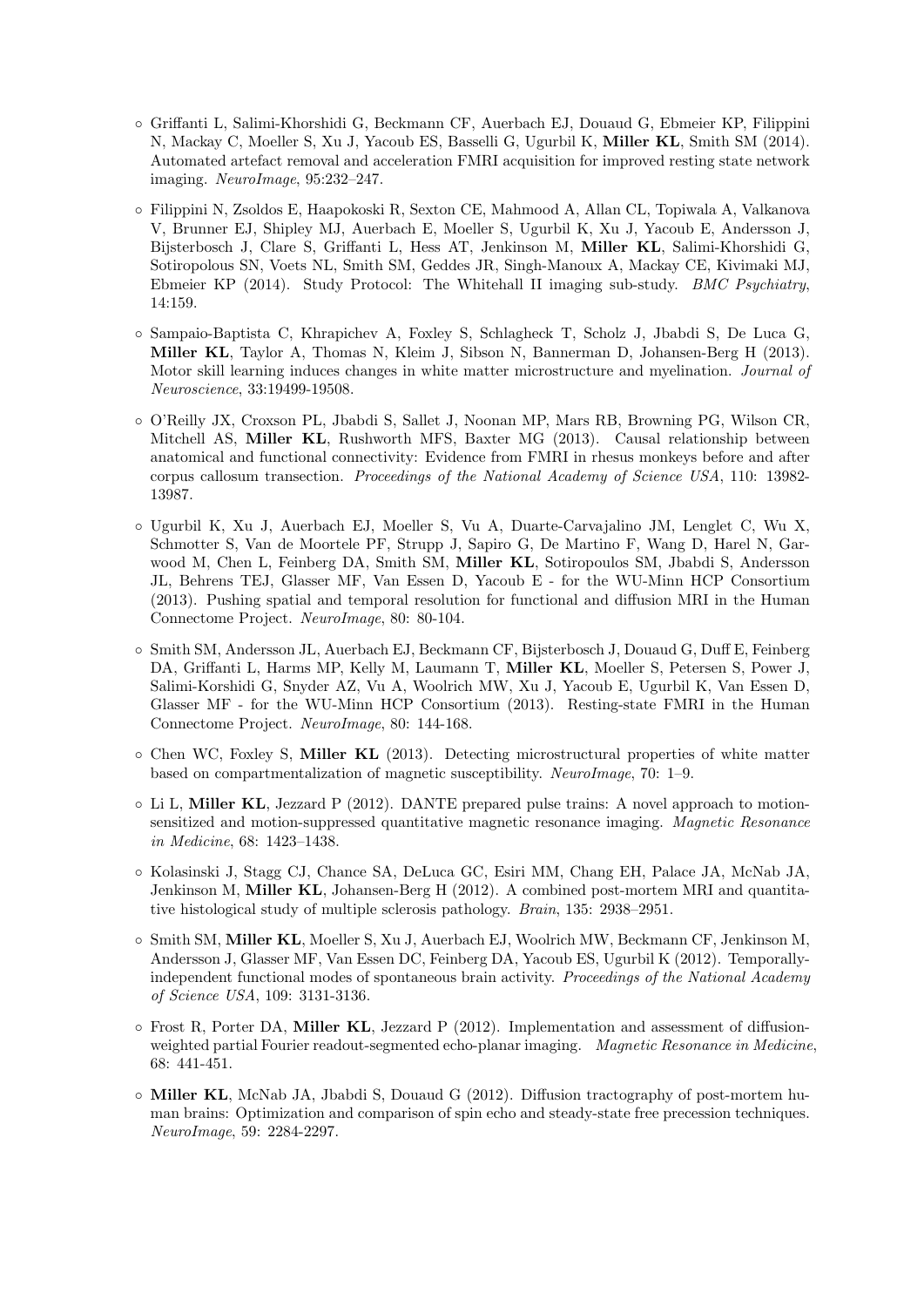- Smith SM, Bandettini PA, Miller KL, Behrens TE, Friston KJ, David O, Liu TT, Woolrich MW, Nichols TE (2012). The danger of systematic bias in group-level FMRI-lag-based causality estimation. NeuroImage, 59: 1228-1229.
- Sallet J, Mars RB, Noonan MP, Andersson JL, O'Reilly JX, Jbabdi S, Croxson PL, Jenkinson M, Miller KL, Rushworth MFS (2011). Social network size affects neural circuits in macaques. Science, 334: 697-700.
- $\circ$  Tijssen RH, Okell TW, Miller KL (2011). Real-time cardiac synchronization with fixed volume frame rate for reducing physiological instabilities in 3D FMRI. NeuroImage, 57: 1365–1375.
- Miller KL, Stagg CJ, Douaud G, Jbabdi S, Smith SM, Behrens TEJ, Jenkinson M, Chance SA, Esiri MM, Voets NL, Jenkinson N, Aziz TZ, Turner M, Johansen-Berg H, McNab JA (2011). Diffusion imaging of whole, post-mortem human brains on a clinical MRI scanner. NeuroImage, 57: 167–181.
- Mars RB, Jbabdi S, Sallet J, O'Reilly JX, Croxson PL, Olivier E, Noonan MP, Bergmann C, Mitchell AS, Baxter MG, Behrens TEJ, Johansen-Berg H, Tomassini V, Miller KL, Rushworth MFS (2011). Diffusion-weighted imaging tractography-based parcellation of the human parietal cortex and comparison with human and resting-state functional connectivity. Journal of Neuroscience, 31: 4087–4100.
- Smith SM, Miller KL, Salimi-Khorshidi G, Webseter M, Beckmann CF, Nichols TE, Ramsey JD, Woolrich MW (2011). Network modelling methods for FMRI. NeuroImage, 54: 875-891.
- Feinberg DA, Moeller S, Smith SM, Auerbach E, Ramanna S, Glasser MF, Miller KL, Ugurbil K, Yacoub E. Multiplexed echo planar imaging with sub-second whole brain FMRI and fast diffusion imaging (2010). PLoS ONE, 5: e15710.
- Menke RA, Jbabdi S, Miller KL, Matthew PM, Zarei M (2010). Connectivity-based segmentation of the substantia nigra in humans and its implications in Parkinson's disease. NeuroImage, 52: 1175-1180.
- Gallichan D, Andersson JLR, Jenkinson M, Robson MD, Miller KL (2010). Reducing distortions in diffusion-weighted echo-planar imaging with a dual-echo blip-reversed sequence. Magnetic Resonance in Medicine, 64: 382-390.
- Miller KL (2010). Asymmetries of the balanced SSFP profile. Part I: Theory and observation. Magnetic Resonance in Medicine, 63: 385-395.
- Miller KL, Smith SM, Jezzard P (2010). Asymmetries of the balanced SSFP profile. Part II: White matter. Magnetic Resonance in Medicine, 63:396-406.
- Gallichan D, Scholz J, Bartsch A, Behrens TEJ, Robson MD, Miller KL (2010). Addresssing a systematic vibration artifact in diffusion-weighted MRI. Human Brain Mapping, 31:192-202.
- McNab JA, Gallichan D, Miller KL (2010). 3D steady-state diffusion-weighted imaging with a trajectory using radially-batched internal navigator echoes (TURBINE). Magnetic Resonance in Medicine, 63: 235-242.
- Donahue MJ, Blicher JU, Ostergaard L, Feinberg DA, MacIntosh BJ, Miller KL, Gunther M, Jezzard P (2009). Cerebral blood flow, blood volume and oxygen metabolism dynamics in human visual and motor cortex as measured by BOLD, CBF-weighted and CBV-weighted MRI. Journal of Cerebral Blood Flow and Metabolism, 29:1856-1866.
- McNab JA, Voets NL, Jenkinson N, Squier W, Miller KL, Goodwin GM, Aziz T (2009). Reduced limbic connections may contraindicate subgenual cingulate deep brain stimulation for intractable depression. Journal of Neurosurgery, 111: 790-784.
- Gallichan D, Robson MD, Bartsch A, Miller KL (2009). TREMR: Table-resonance elastography with MR. Magnetic Resonance in Medicine, 62: 815–821.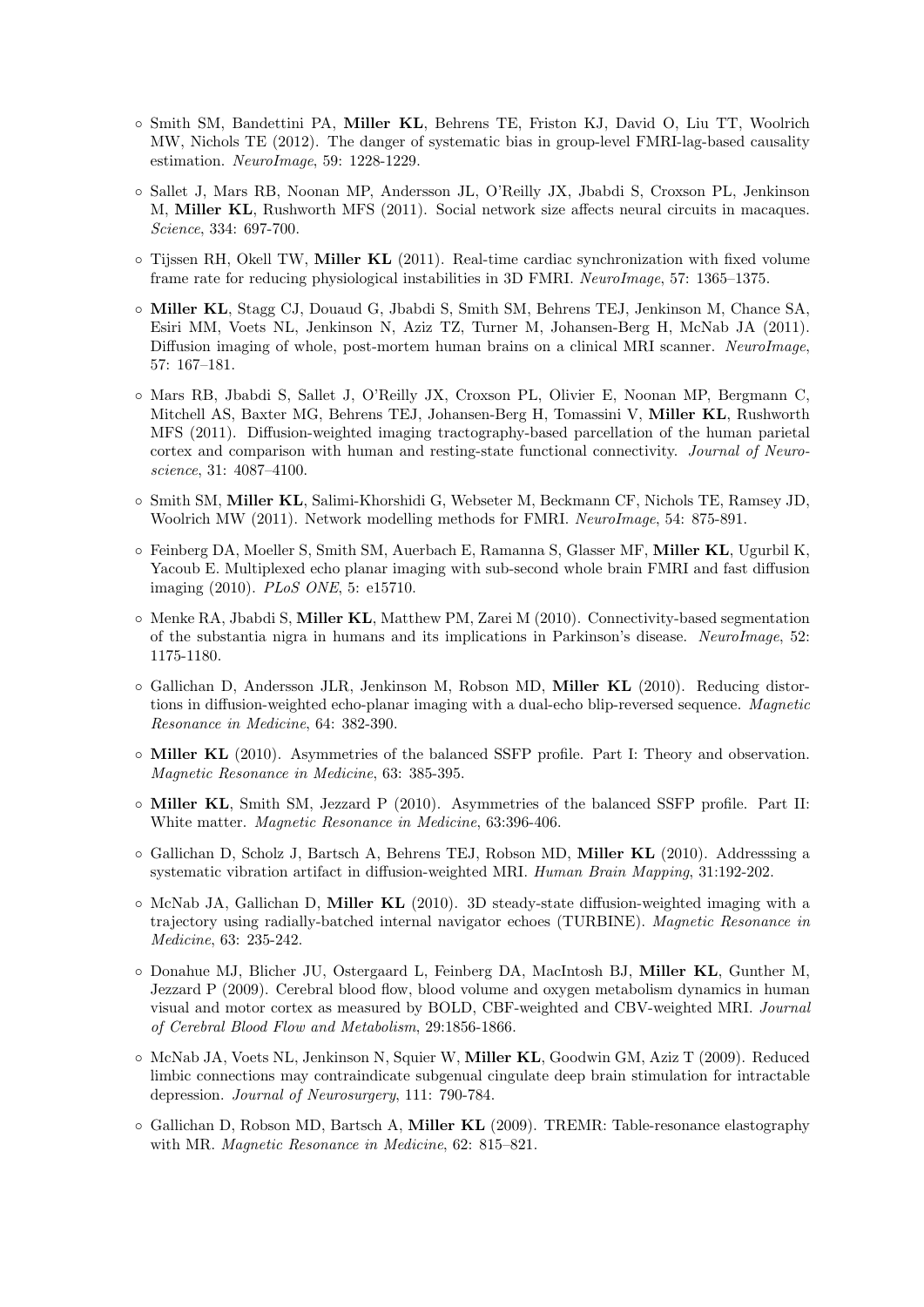- Smith SM, Fox PT, Miller KL, Glahn DC, Fox PM, MacKay CE, Filippini N, Watkins KE, Toro R, Laird AR, Beckmann CF (2009). Correspondence between activation and rest reveals the brain's functional architecture. Proceedings of the National Academy of Science USA, 106: 13040–13045.
- Menke RA, Scholz J, Miller KL, Deoni SCL, Jbabdi S, Matthews PM, Zarei M (2009). MRI characteristics of the substantia nigra in Parkinson's disease: A combined quantitative T1 and DTI study. *NeuroImage*, 47: 435–441.
- McNab JA, Jbabdi S, Deoni SC, Douaud G, Behrens TEJ, Miller KL (2009). High-resolution tractography in fixed human brain using diffusion-weighted steady state free precession. NeuroImage, 46: 775–785.
- Aravamuthan BR, McNab JA, Miller KL, Rushworth M, Jenkinson N, Stein JF, Aziz TZ (2009). Cortical and subcortical connections within the pedunculopontine nucleus of the primate Macaca mulatta determined using probabilistic diffusion tractography. Journal of Clinical Neuroscience, 16: 413–420.
- Miller KL, Jezzard P (2008). Modeling SSFP functional MRI contrast in the brain. Magnetic Resonance in Medicine, 60: 661-763.
- McNab JA, Miller KL (2008). Sensitivity of diffusion-weighted steady-state free precession to anisotropic diffusion. Magnetic Resonance in Medicine, 60:405–413.
- MacIntosh BJ, Pattison KTS, Gallichan D, Ahmad I, Miller KL, Feinberg DA, Wise RG, Jezzard P (2008). Measuring the effects of Remifentanil on cerebral blood flow and arterial arrival time using 3D GRASE MRI with pulsed arterial spin labeling. Journal of Cerebral Blood Flow and Metabolism, 28: 1514-1522.
- Brooks J, Beckmann CF, Miller KL, Wise RG, Porro CA, Tracey I, Jenkinson M (2008). Physiological noise modelling for spinal functional magnetic resonance imaging studies. NeuroImage, 39:680–692.
- Miller KL, Bulte DP, Devlin H, Robson MD, Wise RG, Woolrich MW, Jezzard P, Behrens TEJ (2007). Evidence for a vascular contribution to diffusion FMRI at high b-value. Proceedings of the National Academy of Science USA 104: 20967–20972.
- Miller KL, Smith SM, Jezzard P, Wiggins GC, Wiggins CJ (2007). Signal and noise characteristics of SSFP FMRI: A comparison with GRE at multiple field strengths. NeuroImage 37: 1227–1236.
- Smith SM, Johansen-Berg H, Jenkinson M, Rueckert D, Nichols TE, Miller KL, Robson MD, Bartsch AJ, Behrens TEJ (2007). Tract-Based Spatial Statistics: A protocol for acquisition and voxelwise analysis of multi-subject diffusion data. Nature Protocols 2(3): 499-503.
- Smith SM, Jenkinson M, Beckmann C, Miller KL, Woolrich M (2007). Meaningful design and contrast estimability in FMRI. NeuroImage 34: 127-136.
- Miller KL, Smith SM, Jezzard P, Pauly JM (2006). High-resolution FMRI at 1.5T using balanced SSFP. Magnetic Resonance in Medicine 55: 161-170.
- Lee J, Santos JM, Conolly SM, Miller KL, Hargreaves BA, Pauly JM (2006). Respiration-induced B0 field fluctuation compensation in balanced SSFP: Real-time approach for transition-band SSFP FMRI. Magnetic Resonance in Medicine 55: 1197-1201.
- Miller KL, Hargreaves BA, Gold GE, Pauly JM (2004). Navigated steady-state diffusion imaging of knee cartilage. Magnetic Resonance in Medicine 51: 394-398.
- Obata T, Liu TT, Miller KL, Luh WM, Wong EC, Frank LR, Buxton RB (2004). Discrepancies between BOLD and flow dynamics in primary and supplementary motor areas: application of the balloon model to the interpretation of BOLD transients. Neuroimage 21: 144-153.
- Miller KL, Hargreaves BA, Lee J, Ress D, deCharms RC, Pauly JM (2003). Functional brain imaging using a blood oxygenation sensitive steady-state. Magnetic Resonance in Medicine 50: 675-683.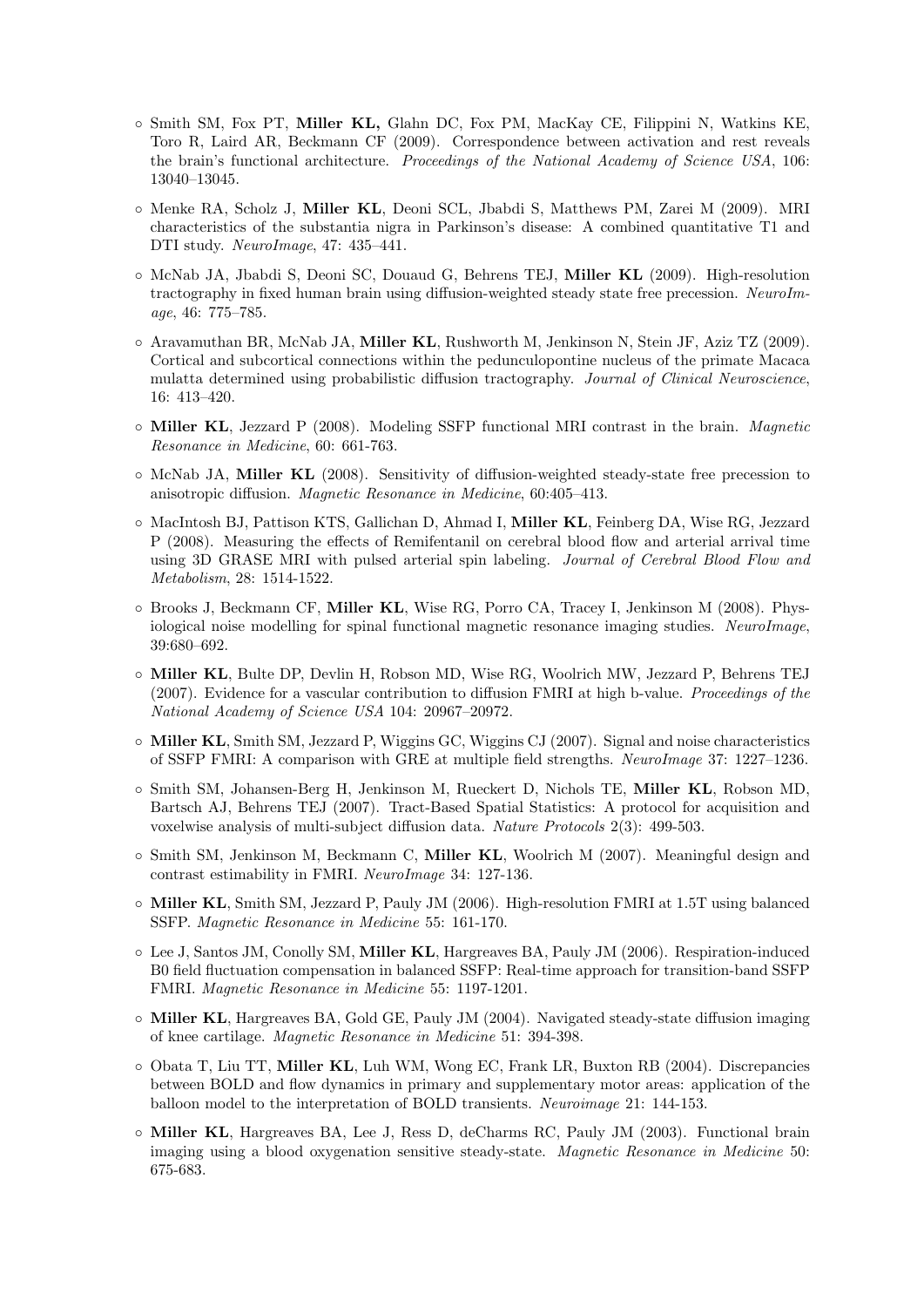- Miller KL, Pauly JM (2003). Nonlinear phase correction of navigated diffusion imaging. Magnetic Resonance in Medicine 50: 343-353.
- Miller KL, Luh WM, Liu TT, Martinez A, Obata T, Wong EC, Frank LR, Buxton RB (2001). Nonlinear temporal dynamics of the cerebral blood flow response. Human Brain Mapping 13: 1-12.
- Potter CS, Chu H, Frey B, Green C, Kisseberth N, Madden TJ, Miller KL, Nahrstedt K, Pulokas J, Reilein A, Tcheng D, Weber D, Carragher B (1999). Leginon: A system for fully automated acquisition of 1000 electron micrographs a day. Ultramicroscopy 77: 153-161.

#### Invited Reviews, Book Chapters and Commentaries

- Warnert EAH, Nayak K, Menon R, Rice C, Port J, Morris EA, Sodickson, DK, Sundgren P, Miller KL, Anazodo UC (2019). Resonate: Reflections and recommendations on implicit biases within the ISMRM. J Magn Reson Im, in press.
- Roebroeck A, Miller KL, Aggarwal M (2019). Ex vivo diffusion MRI of the human brain: Technical challenges and recent advances. NMR in Biomedicine, 32: e3941.
- Jones DK, Alexander DC, Bowtell R, Cercignani M, dell'Acqua F, McHugh DM, Miller KL, Palombo M, Parker GJ, Rudrapatna U, Tax C (2018). Microstructural Imaging of the Human Brain with A 'Super-Scanner': 10 Key Advantages of Ultra-Strong Gradients for Diffusion MRI. NeuroImage, 182: 8-38.
- Wu W, Miller KL (2017). Image formation in diffusion MRI: A review of recent technical developments. Journal of Magnetic Resonance Imaging, 46: 646–662.
- Lerch JP, van der Kouwe AJW, Raznahan A, Paus T, Johansen-Berg H, Miller KL, Smith SM, Fischl B, Sotiropoulos SN (2017). Studying neuroanatomy using MRI. Nature Neuroscience, 20: 314–326.
- Miller KL, Bartsch AJ, Smith SM (2015). Simultaneous multi-slice imaging for resting-state FMRI. MAGNETOM Flash, in press.
- Okell T, Hattingen E, Klein JC, Miller KL (2015). Magnetic resonance imaging (MRI) methods. Diseases of the spinal cord (Springer, 1st ed), in press.
- Okell T, Hattingen E, Klein JC, Miller KL (2015). Advanced MRI methods. Diseases of the spinal cord (Springer, 1st ed), in press.
- Frost R, Koopmans PJ, Harston GW, Kennedy J, Jezzard P, Miller KL, Porter DA (2015). Highresolution diffusion-weighted neuroimaging at 3T and 7T with SMS RESOLVE. MAGNETOM Flash, in press.
- Mars RB, Neubert FX, Verhagen L, Sallet J, Miller KL, Dunbar RIM, Barton RA (2014). Primate comparative neuroscience using magnetic resonance imaging: Promises and challenges. Frontiers in Neuroscience, 8: 298.
- Smith SM, Vidaurre D, Beckmann CF, Glasser MF, Jenkinson M, Miller KL, Nichols TE, Robinson E, Salimi-Khorshidi G, Woolrich MW, Barch DM, Ugurbil K, Van Essen DC (2013). Functional connectomics from resting-state FMRI. Trends in Cognitive Sciences, 17: 666-682.
- $\circ$  Miller KL (2013). Diffusion acquisition: Pushing the boundaries. Diffusion MRI: From quantitative measurement to in-vivo neuroanatomy (Academic Press, 2nd ed), in press.
- Miller KL (2011). Functional MRI using steady-state free precession (SSFP). NeuroImage, 62: 713-719.
- Niazy RK, Xie J, Miller KL, Beckmann CF, Smith SM (2011). Spectral characteristics of restingstate networks. Progress in Brain Research (v193): Slow Brain Oscillations of Sleep, Resting State and Vigilance, Ch 17.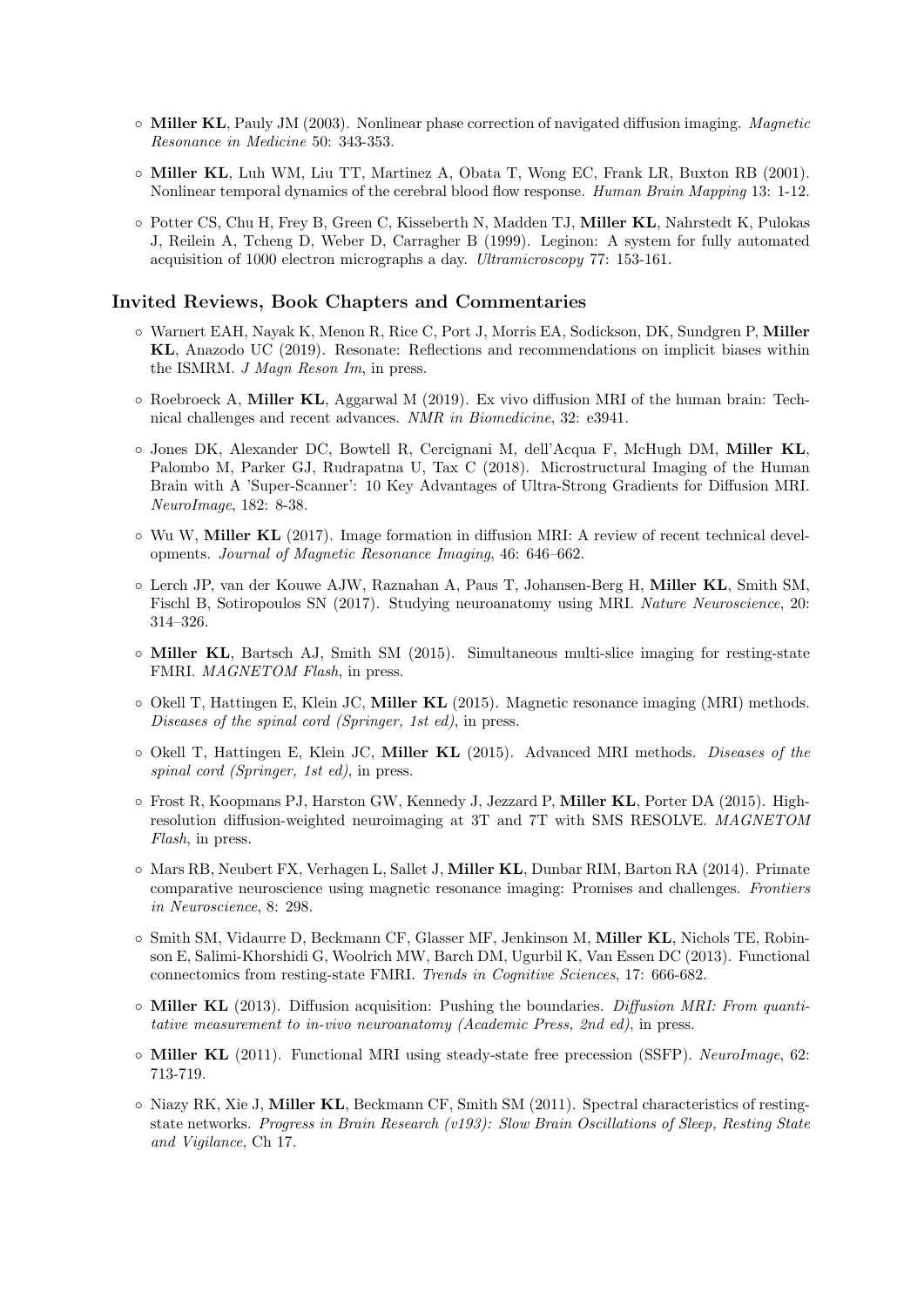- Miller KL, Tijssen RH, Stikov N, Okell T (2011). Steady-state MRI: Methods for neuroimaging. Imaging in Medicine, 3:93–105.
- McNab JA, Miller KL (2010). Steady-state diffusion-weighted imaging: Theory, acquisition and analysis. NMR in Biomedicine, Special Issue on Diffusion Imaging of the Brain, 23:781–793.
- Lee J, Kim TS, Lee JH, Miller KL (2008). Steady-state free precession (SSFP) techniques for functional MRI. Brain Mapping Research Trends (ISBN 978-1-60456-001-5), Ch 3.

#### Intellectual Property

- Chance S, McKavannagh R, Jenkinson M, Miller KL. Microstructural brain changes for diagnosis of cognitive disorders. Filed (UK).
- Porter DP, Jezzard P, Frost R, Miller KL. Diffusion-weighted magnetic resonance imaging using 3D mosaic segmentation and 3D navigator phase correction. US Patent 2012/0,286,777.
- Miller KL and Pauly JM. Functional magnetic resonance imaging using steady state free precession. US Patent 7,096,056.
- Miller KL and Pauly JM. Method for removing dynamic nonlinear phase errors from MRI data. US Patent 6,853,191.

## Invited Lectures

- Invited Talk: Brain Imaging in UK Biobank, OHBM Australia Chapter Meeting 2020
- Invited Talk: Brain Imaging in UK Biobank, UK Biobank Scientific Conference 2020
- Seminar: MRI Methods for Crossing Scales in Neuroscience, Kings College London 2020
- Seminar: MRI Methods for Crossing Scales in Neuroscience, Institut du Cerveau Paris 2020
- Seminar: Neuroimaging in the UK Biobank, University of Manchester 2019
- Invited Talk: Linking MRI to microscopy in ALS, NeuroImaging in ALS Society 2019
- Seminar: Imaging in UK Biobank, Oxford Big Data Institute 2019
- Invited Talk: Linking MRI to microscopy to investigate brain microstructure, MR Balkans 2019
- Invited Talk: A Tale of Two Hemispheres: Crossing scales with MRI, OHBM Symposium 2019
- Invited Talk: Bridging scales with neuroimaging, McGill 7T Launch 2019
- Invited Talk: Open Questions for Diffusion and Relaxometry MRI, ISMRM Symposium 2019
- Seminar: Population neuroimaging: UK Biobank, Champalimaud, Lisbon 2019
- Seminar: Accelerating MRI with statistical machine learning, Universidad Catolica, Santiago 2019
- Seminar: A tale of two hemispheres, London (WCHN-ION) Brain Meeting 2018
- Webinar: The Effect of Geometry on Susceptibility Weighted MRI, ISMRM Journal Club 2018.
- Invited Talk: Neuroscience in the era of population neuroimaging, Gordon Conf In Vivo MR 2018.
- Invited Talk: MRI as a tool for spanning scales in neuroscience, Wellcome Trust Symposium 2018.
- Invited Talk: MRI in an era of multi-scale neuroscience, Oxford Neuroscience Symposium 2018.
- Keynote: Neuroscience in the era of population imaging, Cambridge Imaging Festival 2018.
- Invited Talk: Challenges of scale in neuroimaging, NeuroSpin 10th Anniversary 2018.
- Chaucer Lecture: Challenges of scale in neuroimaging, University of Cambridge 2018.
- Sylvius Lecture: Challenges of scale in neuroimaging, University of Leiden 2017.
- Plenary: The physicist's goal: Bridging temporal and spatial scales, ESMRMB 2017.
- Invited Talk: Big data meets brain imaging: UK Biobank, Big Data in Health 2017.
- Online Seminar: Big data meets brain imaging: UK Biobank, Stanford 2017.
- Keynote: Bridging scales with neuroimaging: challenges and opportunities, OHBM 2017.
- Seminar: Linking MRI to microscopy in the human brain, UCL 2017.
- Invited Talk: The Challenges and Importance of Scale in Neuroscience, BASP Workshop 2017.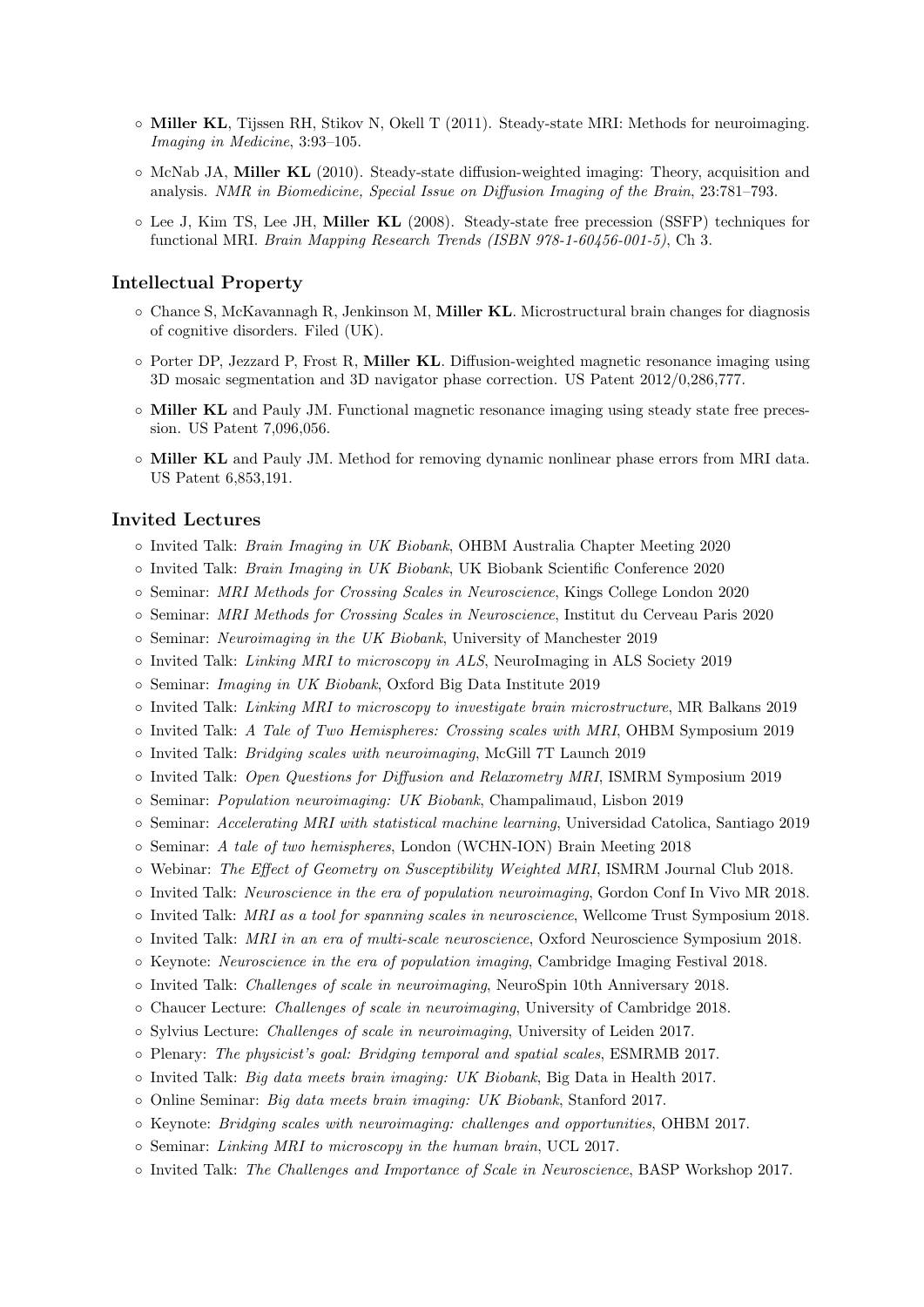- Invited Talk: Human brain imaging, Coordinating Global Brain Projects (NSF), NYC 2016.
- Invited Talk: What's your (diffusion) sequence?, ISMRM Diffusion Workshop, Lisbon 2016.
- Invited Talk: Challenges of scale in neuroimaging, British Chapter of the ISMRM, Leeds 2016.
- Invited Talk: Innovations in human brain imaging, Siemens Symposium, ISMRM 2016.
- Seminar: Adventures in post-mortem imaging, Cuban Neuroscience Institute 2016.
- Invited Talk: Probing brain microstructure with MRI, Wellcome Trust Symposium 2015.
- Invited Talk: Spatio-temporal acceleration of FMRI, Minnesota High-Field Workshop 2015.
- Invited Talk: Trends in human brain mapping research, Siemens Symposium, OHBM 2015.
- Invited Talk: Probing brain microstructure with MRI, Morning Symposium, OHBM 2015.
- Educational Lecture: Diffusion MRI: Getting Your Measures Right, OHBM 2015.
- Invited Talk: Improving FMRI with non-GRE methods, British Neuroscience Assoc 2015.
- Seminar: Novel microstructure measures with MRI, Warwick University 2015.
- Seminar: Adventures in post-mortem imaging, Donders Centre 2015.
- Seminar: Adventures in post-mortem imaging, Maastricht University 2015.
- Invited Talk: Function, connectivity and microstructure using MRI, GE Whitney Symposium 2014.
- NIBIB New Horizons Keynote Lecture: MRI in an era of multi-scale neuroscience, ISMRM 2014.
- Educational Lecture: Spoiled & Balanced Gradient-Echo Sequences, ISMRM 2014.
- Educational Lecture: Advances in Functional MRI Acquisition, OHBM 2014.
- Educational Lecture: Diffusion MRI: Getting Your Measures Right, OHBM 2014.
- Seminar: MRI in an era of multi-scale neuroscience, Siemens Molecular 2014.
- Invited Talk: Fundamentals of Neuroimaging, NC3Rs Workshop 2013.
- Seminar: Novel microstructural measures with MRI, Max Planck Tuebingen 2013.
- Educational Lecture: Physics of diffusion MRI, Simons Foundation Colloquium, NYU 2013.
- Invited Talk: Novel microstructural measures with MRI, Oxford Imaging Festival 2013.
- Seminar: Novel microstructural measures with MRI, University of Pennsylvania 2013.
- Educational Lecture: Practical FMRI, ISMRM 2013.
- Seminar: Novel microstructural measures with MRI, King's College London 2013.
- Seminar: Novel microstructural measures with MRI, ETH Zurich 2013.
- Invited Talk: Post-mortem diffusion imaging, Nijmegen Symposium on MR NeuroImaging 2013.
- Invited Talk: Detecting brain microstructure with MRI, Wellcome Trust 2013.
- Seminar: Novel microstructural measures with MRI, CMIC, University College London 2012.
- Invited Talk: SSFP diffusion imaging, Irish Diffusion Imaging Group (IDIG) Workshop 2012.
- Educational Lecture: Balanced SSFP and Unique Contrast Mechanisms, ISMRM 2012.
- Seminar: Magnetic susceptibility contrast in the brain, CIRC, Singapore 2012.
- Plenary: Studying magnetic susceptibility of brain tissues with SSFP, ENC 2012.
- Seminar: MRI in basic neuroscience, Siemens Magnet Technology 2012.
- Invited Talk: Beyond phase: Mining the riches of magnetic susceptibility, OHBM Workshop 2011.
- Invited Talk: Susceptibility measures with SSFP, School on MR and Brain Function, Erice 2011.
- Educational Lecture: Steady-state sequences: Spoiled and balanced methods, ISMRM 2011.
- Educational Lecture: FMRI for Clinicians, ISMRM 2011.
- Seminar: Developments in steady-state neuroimaging, BIMG, Birmingham 2011.
- Seminar: Diffusion-Weighted SSFP, Max Planck Institute, Leipzig 2011.
- Seminar: Developments in steady-state neuroimaging, Hammersmith, Imperial College 2011.
- Seminar: Diffusion-Weighted SSFP, CRMBM, Marseilles 2011.
- Invited Talk: Diffusion imaging of post-mortem human brains, NISALS Workshop, Oxford 2010.
- Seminar: SSFP brain imaging: The weird and the wonderful, MGH, Boston 2010.